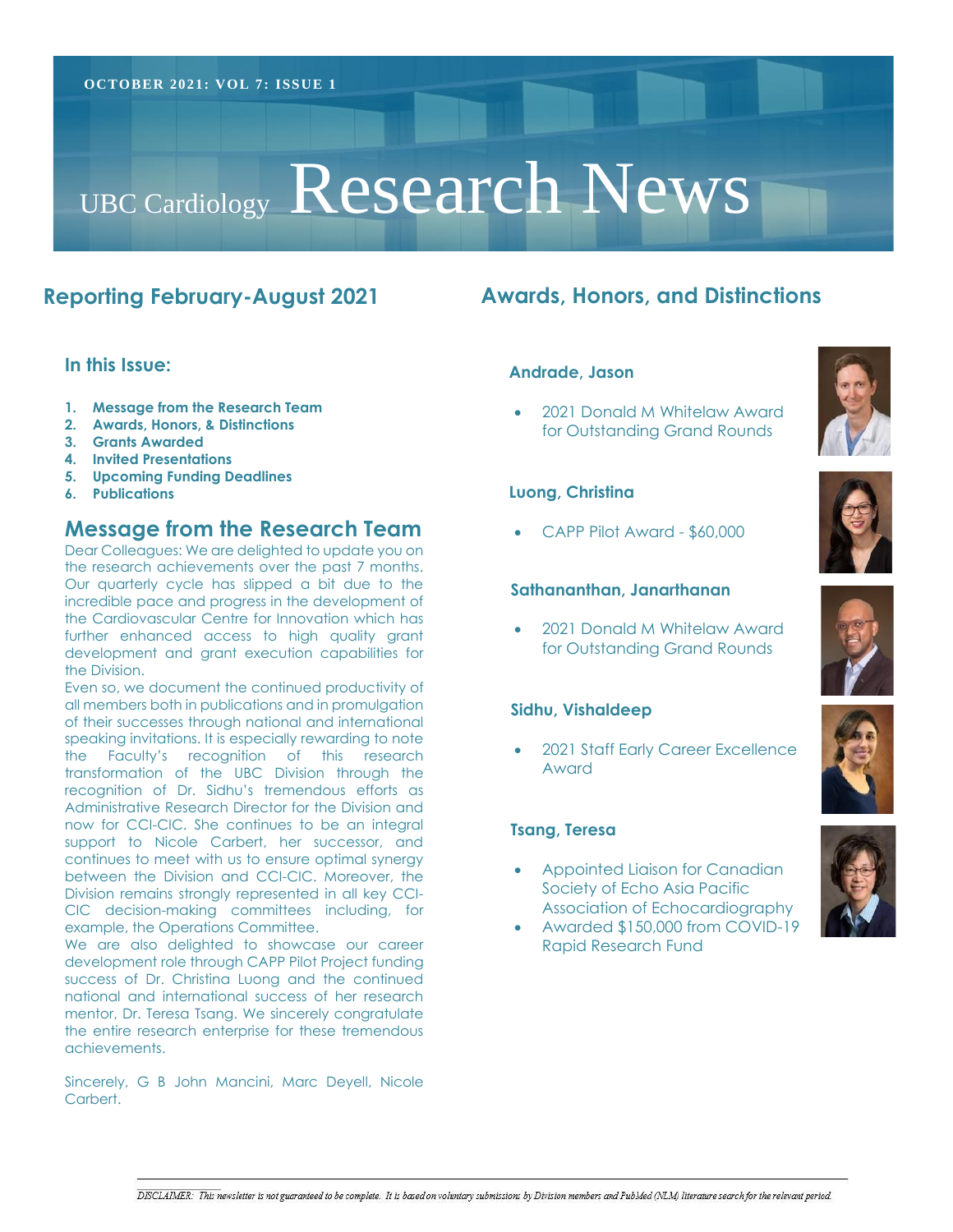# **Awards, Honors, and Distinctions (Cont'd)**

#### **Balthazaar, Shane (PhD)**

• PhD Thesis Defence, Cardiac Function in Spinal Cord Injuries, UBC Department of Experimental Medicine & UBC/VGH Echo Lab

#### **Lee, Christopher (Echocardiology Fellow)**

• Top Prize, "COVID-19 Diagnosis by Point of Care Lung Ultrasound: A Novel Deep Learning Artificial Intelligence Method!", CSE Conference 2021

#### **Wong, Eric (Resident)**

• John Mancini Award Winner, UBC Resident Research Day

#### **Yim, Jeffrey (Resident)**

- Featured Research Award Finalist, "Cardiac Phenotyping OF SARS-COV-2 IN BC: A PROSPECTIVE ECHO STUDY WITH STRAIN IMAGING", CCC 2021 PI: Dr. Teresa Tsang
- Dodek Cardiology Award Winner, UBC Resident Research Day

#### **Poznanski, Olivia (Resident)**

• Dodek Cardiology Award Winner, UBC Resident Research Day

# **Grants Awarded**

Reed J, **Andrade, JG (Co-I)**, Wells GA, Parkash R, Dorian P

• "A Multi-Site Population Health Study Evaluating the Physical Activity Levels of Patients with Atrial Fibrillation (CANSURVEY-AF)". 2021 Co-Applicant. Total funds awarded: \$549,936. Canadian Institute of Health Research.

#### Joza J, **Andrade JG (Co-I)**, Verma A

• "Left Bundle Pacing vs. Standard Right Ventricular Pacing for Heart Failure". 2021 Co-Applicant. Total funds awarded: \$288,185. Heart and Stroke.

Rivard L**, Andrade JG (Co-I)**, Dorian P, Healey J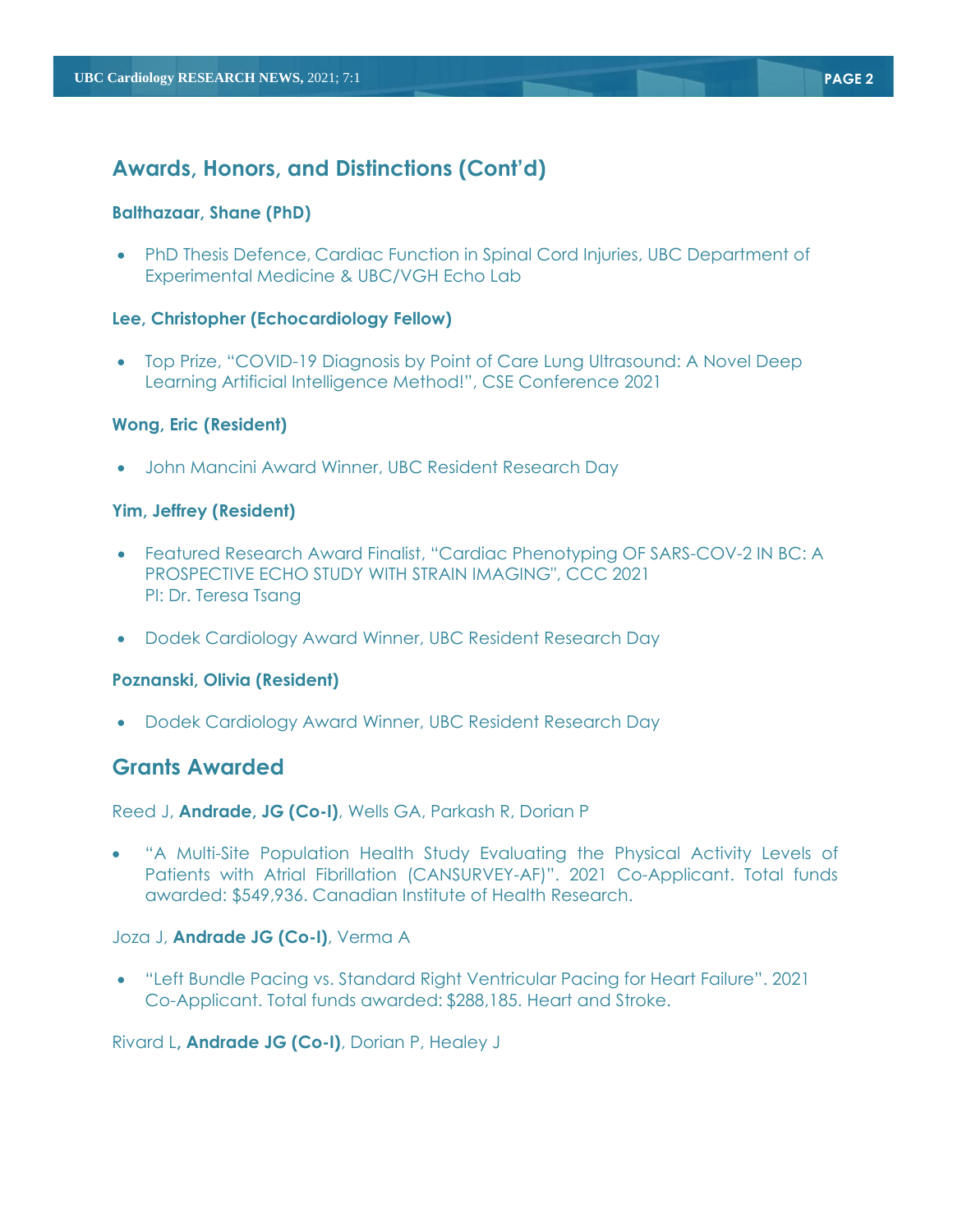• "Blinded Randomized trial of Anticoagulation to prevent Ischemic stroke and Neurocognitive impairment in Atrial Fibrillation study". 2021-2026 Co-Applicant. Total funds awarded: \$1,372,410. CIHR Project Grant.

#### Brunham L (PI)**, Fordyce C (Co-PI)**

• "The Advancing Cardiac Care-based Rapid Assessment and Treatment of hypercholesterolemia (the ACCURATE study)". Total funds awarded: \$75,000. 2021 VCHRI Innovation & Translational Research Award.

#### **Hawkins, N (PI), Andrade, JG (Co-I)**, **Deyell, M (Co-PI)**, Ho K

• "Atrial Ectopy for the Prediction of Incident Atrial Fibrillation". Principle Investigator: Nathaniel Hawkins. Total funds awarded: \$90,000. CCS.

#### **Luong, Christina**

• "Artificial Intelligence Empowered Cardiac Ultrasound in the Setting of CAD". 2021- 2023. Total funds awarded: \$60,000. UBC Division of Cardiology's Academic Practice Plan.

#### Abolmaesumi P, **Tsang T (Co-PI)**

• "Next generation machine learning technologies for democratizing healthcare through point of care ultrasound". 2021-2024 Co-Applicant. Total funds awarded: \$495,000. NSERC.

# **Invited Presentations**

## **Andrade, Jason**

- "Top 10 Take-aways from the CCS AF Guidelines," LHSC Grand Rounds, February 8, 2021.
- "Early Intervention for AF," Radcliffe Europe, February 24, 2021.
- "Early Intervention for AF,"Asia-Pacific Scientific Exchange. February 26, 2021
- "AF Classification," Western AF, February 27, 2021.
- "Relationship between AF burden and Quality of Life"; "Biophysics of Cryoablation," CryoSummitt 2021, March 6, 2021.
- "Atrial Fibrillation Ablation in 2021: Lessons from the CIRCA-DOSE and EARLY-AF Randomized Clinical Trials," Stanford Cardiovascular Grand Rounds, March 25, 2021.
- "Cold or heat for ablation of AF?"; "Clinical trials that shaped or will shape clinical practice," 2nd Annual Iasi Arrhythmia Forum 2021, April 2, 2021.
- "Atrial Fibrillation Ablation in 2021: Lessons from the CIRCA-DOSE and EARLY-AF Randomized Clinical Trials," University of Chicago Grand Rounds, April 16, 2021.
- "PVI Alone should be the first ablation for persistent AF," Great Debates 2021, April 22, 2021.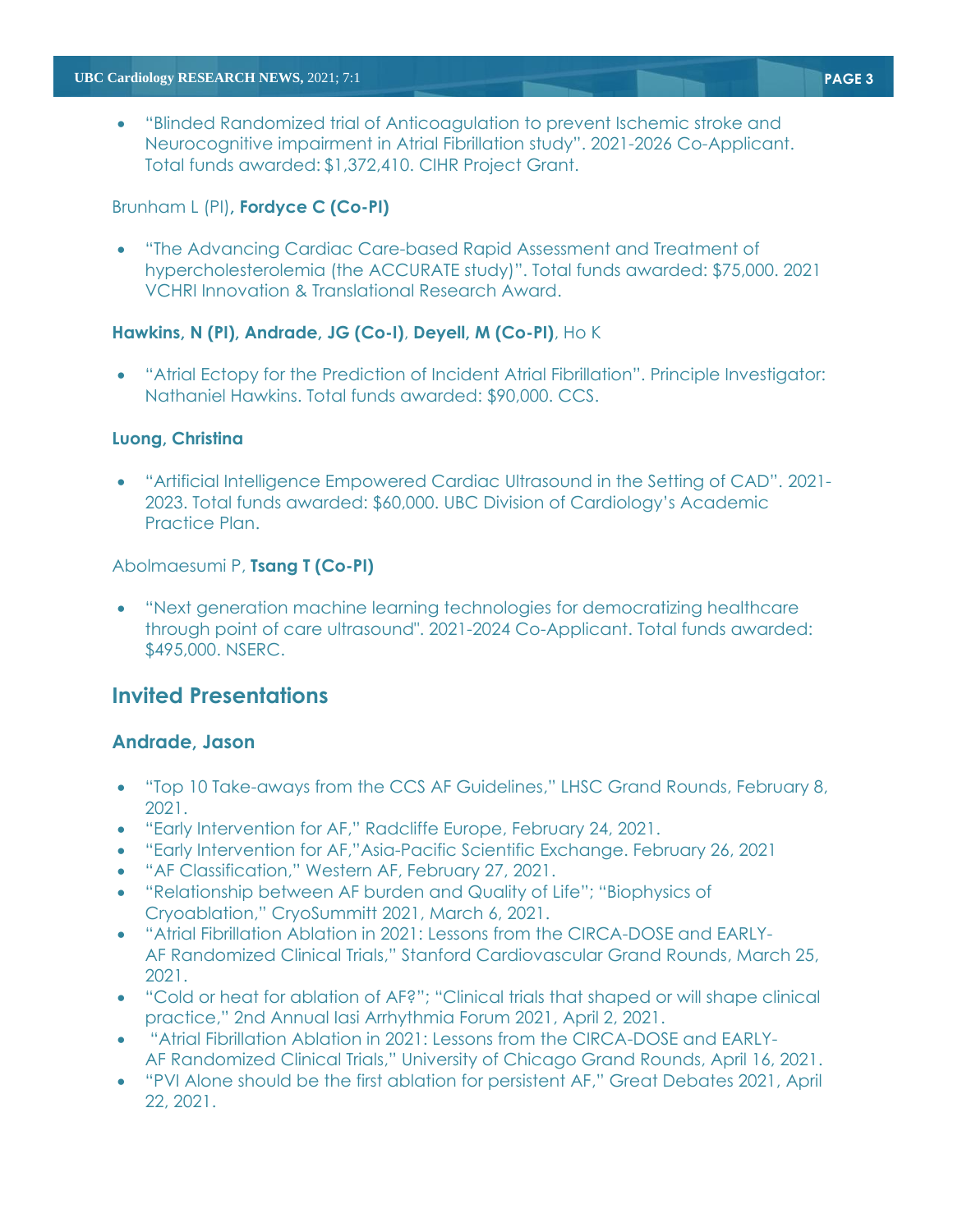#### **UBC Cardiology RESEARCH NEWS,** 2021; 7:1 **PAGE 4**

- "Rate vs. Rhythm for the HF patient debate," Virtual Heart Failure and Rhythm Summit: Moving towards Success, April 29, 2021.
- "AF Burden should as an efficacy parameter," European Heart Rhythm Association, April 24, 2021.
- "Rate vs. Rhythm in 2021," Heart Failure Update, May 07, 2021.
- "Early AF ablation the evidence is starting to build," London Arrhythmia Summit 2021. UK, May 07, 2021.
- "AF Ablation as First-Line Therapy: Benefit vs Risk," Virtual EP Connect, May 21, 2021
- "Telemedicine and NOACs: A risk worth taking?" Cardiovascular Update, May 29, 2021.
- "Atrial fibrillation 2021 guidelines update," 12th Annual State of the Heart Symposium, June 9, 2021.
- "AF Ablation as First-Line Therapy," Sacre-Coeur Grand Rounds, June 11, 2021
- "New Approaches to the Management of Atrial Fibrillation," Heart Rhythm Association of the Spanish Society of Cardiology, June 22, 2021.
- "EARLY-AF AF Ablation as a First Line Therapy," Scientific Exchange, July 15, 2021.
- "AF Ablation as First-Line Therapy Are we there yet?"; "The Evolution of Early Detection and Rhythm Treatment of Atrial Fibrillation"; "Early AF ablation," Heart Rhythm Scientific Sessions, July 28, 2021.
- "Anticoagulation in Obese Patients with AF"; "Managing AF in Younger Patients and Athletes"; "Wearable Technology for Heart Rate Monitoring," The Wave: CV Conversation Series, August 13, 2021.
- "Early Recurrence of AF after PVI," Heart Rhythm TV, August 13, 2021.
- "First-line cryoablation for Atrial Fibrillation: Turning evidence into practice," ESC Congress, August 27, 2021.
- "Balloon-Based Options"; "Same Day Discharge after AF Ablation," Catheter and Surgical Therapeutics Chicago, August 28, 2021.

## **Grewal, Jasmine**

• "Plumbing Snafud – Intracardiac Shunts," CSE 2021 Virtual Annual Echo Weekend, April 17 – 18, 2021.

## **Krahn, Andrew**

- "AF in Inherited Arrhythmias- A Different Beast?"14th Western A-Fib Symposium (virtual), Park City Utah, February 27, 2021.
- "Current Controversies in the Management of Inherited Arrhythmia Syndrome." American College of Cardiology (virtual), May 15, 2021.
- "ECGs With the Experts: Practical Considerations for the Cardiovascular Clinician (co-chair)," American College of Cardiology (virtual), May 15, 2021.

## **Luong, Christina**

• "Stress and Contrast echo for diagnosis of CAD," CSE 2021 Virtual Annual Echo Weekend, April 17 – 18, 2021.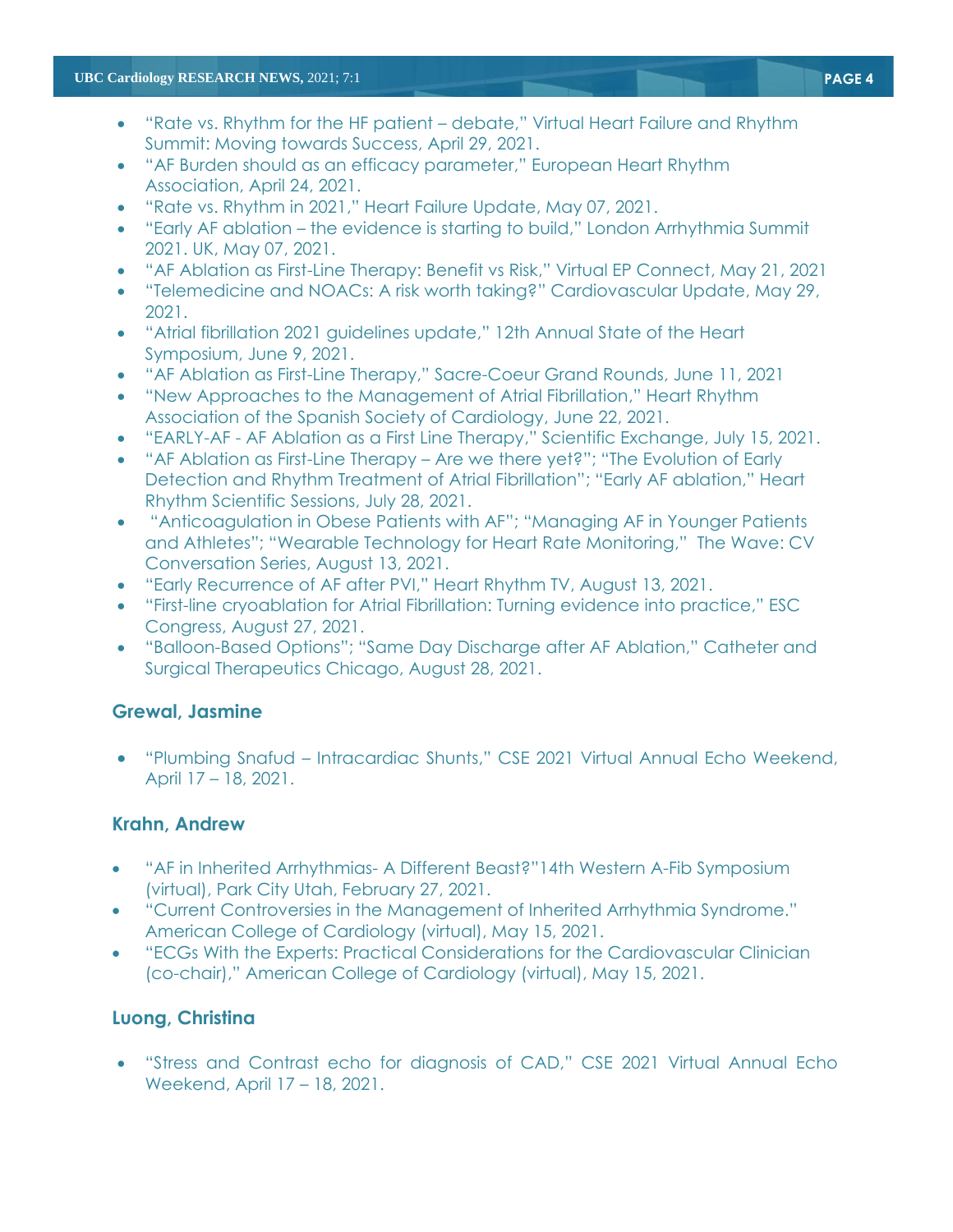## **Mancini, John**

- "South Asian Women's Heart Health Presentations The New Dyslipidemia Guidelines and Women's Health," What You Need to Know About Indigenous and South Asian Women's Heart Health (Virtual), Apr 10, 2021.
- "What do ISCHEMIA and COURAGE mean to current practice?", Cardiology Clinical Conundrums Journal Club, The Durham Regional Cardiology Journal Club, May 12, 2021.
- "2021 Lipid Guidelines," UBC Division of Cardiology Grand Rounds, Vancouver BC, May 13, 2021.
- "2021 CCS Lipid Guideline & Implications for Secondary Prevention CVD," University of Saskatchewan College of Medicine Cardiology Grand Rounds (Virtual), May 14,2021.
- "New 2021 CCS Lipid Guidelines," Kelowna Cardiology Journal Club, June 3, 2021.
- "2021 CCS Guidelines For The Management Of Dyslipidemia In Adults: Highlights For Practitioners," UBC Cerebrovascular Conferences, Vancouver (Virtual) June 22, 2021.

## **Saw, Jacqueline**

- "Update on SCAD," Women's Heart Health Program by Bayer, Feb 2021.
- "SCAD imaging on angiography and OCT," CRF CLIMB Imaging Session, Feb 2021.
- "SCAD: You can only treat what you recognize," CRT Online, Feb 2021.
- "Left Atrial Appendage Closure Update," UBC Hot Topics, Feb 2021.
- "CT Imaging for LAA closure review," Watchman Implanter Meeting Boston Scientific, Mar 2021.
- "CT Imaging Pre & Post-Procedure," International Dead Sea Symposium, Mar 2021.
- "ICE for challenging LAA anatomy";"ICE-guided LAAC Live Case (Primary Operator)," LAAO Summit Webinar, Mar 2021.
- "SCAI Live LAAC Case from Emory (panelist)," SCAI Virtual Webinar, Mar-April 2021.
- "Basics of ICE imaging for transseptal puncture"; "Transseptal puncture equipment and techniques"; "Transseptal puncture with LAAC," Baylis Fellows Course, Mar 2021.
- "Indications and Steps for LAAC," IASI Conference, Apr 2021.
- "Update on SCAD," UBC cardiology resident half-day teaching, Apr 2021.
- "How to prevent and manage LAAC device embolization," ISLAA, Apr 2021.
- "New transseptal wire, Versacross," CRT Online, Apr 2021.
- "LAAC Step-by-step," SCAI On Demand, Apr 2021.
- "Case Selection: Indications & New Devices," SCAI, Apr 2021.
- "Is LAAC Ever an Urgently Needed procedure?"; "SCAD Long Term Management & Future Imaging. ACC, May 2021.
- "Update on SCAD," Western University (London, Ont) Cardiovascular Grand Rounds, May 2021.
- "Use of FEops computer simulation to aid LAAC," EuroPCR, May 2021.
- "LAA Anatomy (the basics)," CLIMB, Jun 2021.
- "LAA Closure Update," SCAI Seminar India, Jun 2021.
- "Left atrial appendage occlusion," ACC CathSAP, July 2021.
- "Preprocedural Planning with CT for LAAC," APCASH Hong Kong Webinar, July 2021.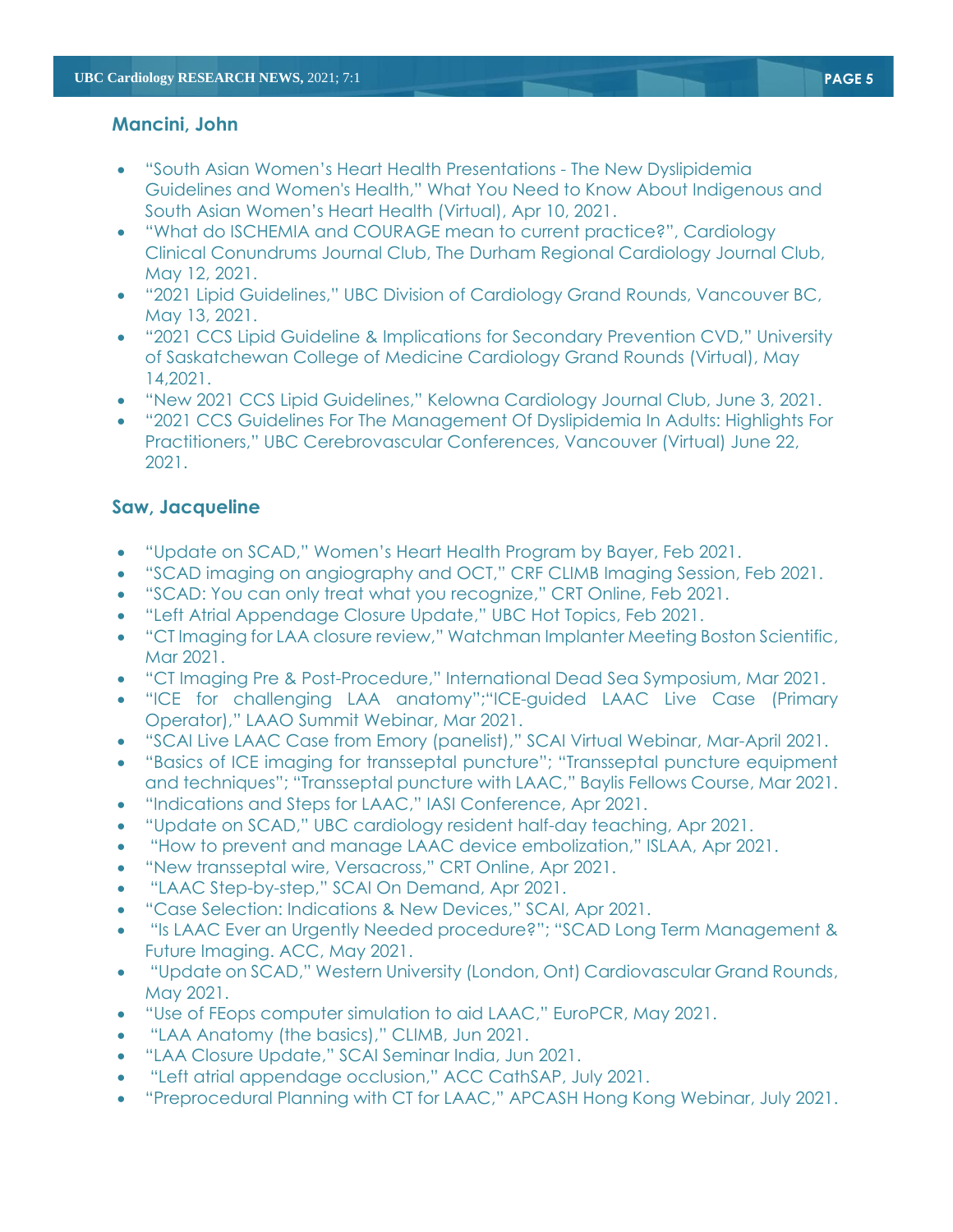- "Periprocedural CTA for LAAC and Computer Simulation,"; "ICE Imaging for LAAC," CLIMB, July 2021.
- "SCAD How to treat"; "LAAC Device Embolization: Snare, Retrieve, and Save," CVI Webinar, July 2021.
- "LAAO Stroke Risk Management in AF, how and for everybody?". ACC Asia Singapore, July 2021.
- "What is the best sizing strategy? Echo, angiography, CTA, 3D printing?", CICT Symposium, July 2021.
- "Top 1-5 Recommendations from the Lancet Women & Cardiovascular Disease Commission," ESC, July 2021.
- "Peri-Device Leaks: Do They Need to Be Plugged or Left Alone A Proposed Strategy," TVT, July 2021.
- "Top 1-5 Recommendations Lancet Women CVD Commission (interview)," ACCEL, July 2021.
- "LAAC Tips/Tricks, ICE, Steerable Sheath with Amulet," Abbott Team Webinar, Aug 2021.
- "Amulet, Steerable Sheath, VersaCross Large Access (Live Case)," SPAF Virtual Conference, Aug 2021.

## **Tsang, Michael**

- "Post MI Complications: VSD, free wall rupture," CSE 2021 Virtual Annual Echo Weekend, April 17 – 18, 2021.
- "Machine Learning-Empowered Echocardiography for Assessment of Aortic Stenosis," President's Circle ePoster presentation at American Society of Echocardiography, June 18 - 21, 2021.

## **Tsang, Teresa SM**

- "AI: A Time to Pump Systolic Function," CSE 2021 Virtual Annual Echo Weekend, April 17 – 18, 2021.
- "Deep Video Networks for Automatic Assessment of Aortic Stenosis in Echocardiography," ASMUS2021, September 27, 2021.
- "Clinical Pathologic Conference: Case Records of the Massachusetts General Hospital," ASE 2021, June 19, 2021.

## **Wood, David**

- "TAVI in young patients: coronary access and valve durability," Virtual SOLACI CACI Symposium, Buenos Aires, August 2, 2021.
- TAVR Master Class: TAVR My Way Start to Finish & Tips n' Tricks. TVT, Miami, July 20, 2021.
- "How Do We Manage CAD and Aortic Stenosis?", Virtual American College of Cardiology Conference, May 15, 2021.
- Panelist, North American COVID-19 Myocardial Infarction (NACMI) Registry SCAI & CAIC-ACCI Webinar, May 6, 2021.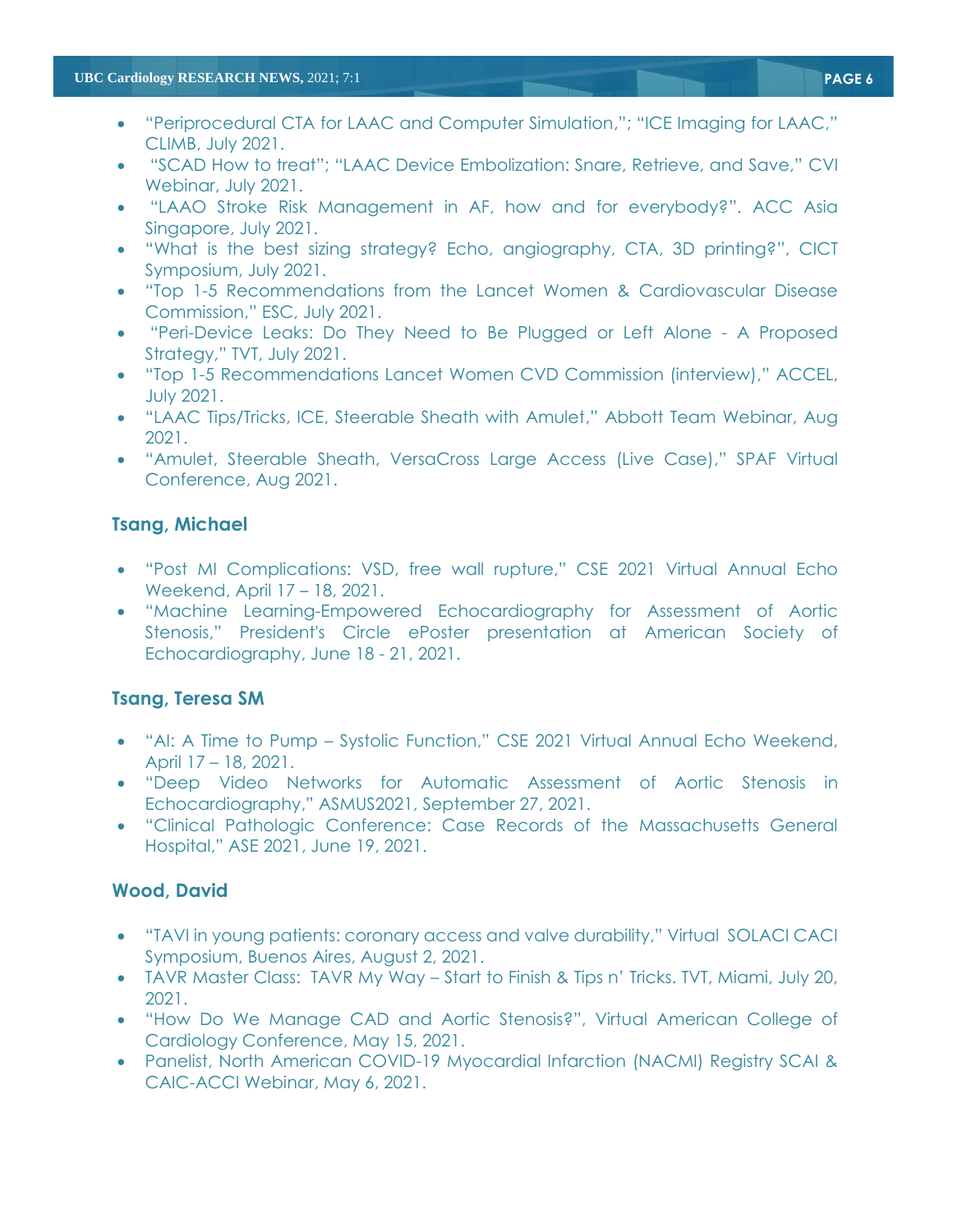- "Modern Day Management of Aortic Stenosis in Younger Patients," SCAI 2021 Virtual Scientific Sessions, April 30, 2021.
- "TAVI Haemodynamics and Outcomes: Are We Measuring Appropriately?", Transcatheter Intervenions Online, Apr 14, 2021.
- "Percutaneous Access and Repair During TAVR: Results and How to Treat Complications," Top to Toe Transcatheter Solutions Conference 2021, Feb 11-13, 2021.

# **VCHRI ITA Award CAPP Pilot Competition 2 weeks 2021** Deadline<br>Jan 17 **Nov 1 Oct Nov Dec Jan Registration Deadline 2 months Deadline Nov 1 Detainery Detainery Detainery Detainery Detained**

# **Upcoming Funding Deadlines**

# **PUBLICATIONS (June - August)**

- 1. Almufleh A, Lee C, **Tsang MY**, **Gin K**, **Tsang TSM**, Nair P. The Need for Telemedicine Integration Into Adult Cardiology Training Curricula in Canada. Can J Cardiol. 2021 Jun;37(6):929-932. doi: 10.1016/j.cjca.2021.03.001. Epub 2021 May 12.PMID: 33992489
- 2. Alqarawi W, Dewidar O, Tadros R, Roberts JD, Steinberg C, MacIntyre CJ, **Laksman ZWM**, Green MS, Nair G, Wells G, **Krahn AD.** [Defining idiopathic](https://pubmed.ncbi.nlm.nih.gov/33781978/)  [ventricular fibrillation: A systematic review of diagnostic testing yield in](https://pubmed.ncbi.nlm.nih.gov/33781978/)  [apparently unexplained cardiac arrest.](https://pubmed.ncbi.nlm.nih.gov/33781978/) Heart Rhythm. 2021 Jul;18(7):1178- 1185. doi: 10.1016/j.hrthm.2021.03.030. Epub 2021 Mar 26.PMID: 33781978
- 3. **Andrade JG**, Wazni OM, Kuniss M, **Hawkins NM**, **Deyell MW**, Chierchia GB, Nissen S, Verma A, Wells GA, Turgeon RD. [Cryoballoon Ablation as Initial](https://pubmed.ncbi.nlm.nih.gov/34446164/)  [Treatment for Atrial Fibrillation: JACC State-of-the-Art Review.](https://pubmed.ncbi.nlm.nih.gov/34446164/) J Am Coll Cardiol. 2021 Aug 31;78(9):914-930. doi: 10.1016/j.jacc.2021.06.038.PMID: 34446164. Review.
- 4. Asgar AW, Ouzounian M, Adams C, Afilalo J, Fremes S, **Lauck S**, **Leipsic J,** Piazza N, Rodes-Cabau J, Welsh R, Wijeysundera HC, **Webb JG**. [Clarifying](https://pubmed.ncbi.nlm.nih.gov/34147621/)  [Transcatheter Aortic Valve Implantation Training Requirement](https://pubmed.ncbi.nlm.nih.gov/34147621/)  [Recommendations for Individuals Currently in Practice.](https://pubmed.ncbi.nlm.nih.gov/34147621/) 2019 CCS TAVI Position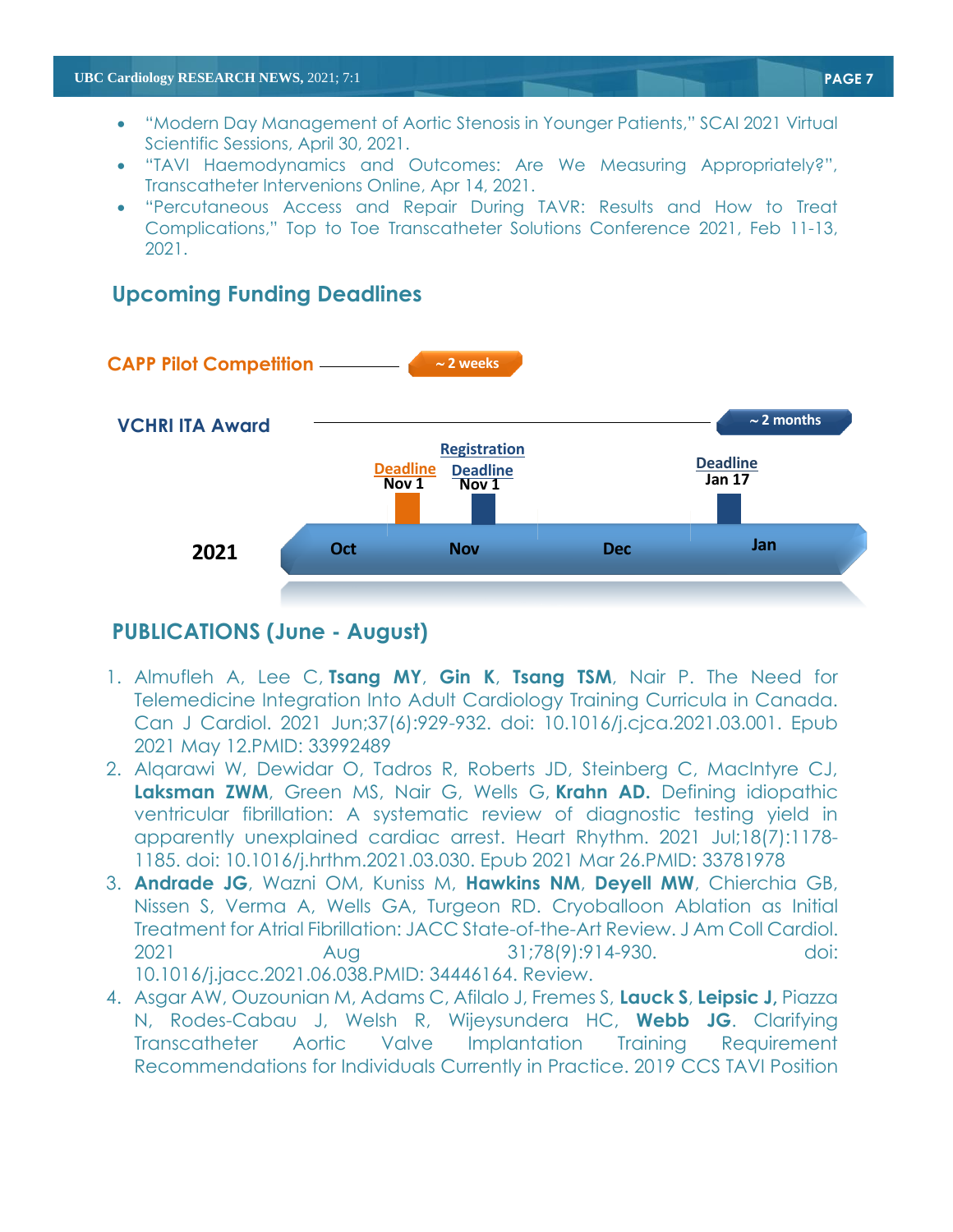Statement Committee.Can J Cardiol. 2021 Jun 17:S0828-282X(21)00308-1. doi: 10.1016/j.cjca.2021.06.006. Online ahead of print.PMID: 34147621

- 5. Berti S, Pastormerlo LE, Korsholm K, **Saw J**, Alkhouli M, Costa MP, Odenstedt J, Packer EJ, Tondo C, Santoro G, Nielsen-Kudsk JE. Intracardiac echocardiography for guidance of transcatheter left atrial appendage occlusion: An expert consensus document. Catheter Cardiovasc Interv. 2021 Jun 4. doi: 10.1002/ccd.29791. Online ahead of print.PMID: 34086394
- 6. Bocchino PP, Angelini F, Franchin L, D'Ascenzo F, Fortuni F, De Filippo O, Conrotto F, Alfonso F, **Saw J**, Escaned J, Liu C, De Ferrari GM. [Invasive versus](https://pubmed.ncbi.nlm.nih.gov/33689856/)  [conservative management in spontaneous coronary artery dissection: A meta](https://pubmed.ncbi.nlm.nih.gov/33689856/)[analysis and meta-regression study.](https://pubmed.ncbi.nlm.nih.gov/33689856/) Hellenic J Cardiol. 2021 Jul-Aug;62(4):297- 303. doi: 10.1016/j.hjc.2021.02.013. Epub 2021 Mar 6.PMID: 33689856
- 7. Bouchard K, Coutinho T, Reed J, Lalande K, Tarannum CN, So D, **Saw J**, Mulvagh S, Tulloch H. [Recovering from spontaneous coronary artery dissection:](https://pubmed.ncbi.nlm.nih.gov/34435799/)  [Patient-reported challenges and rehabilitative intervention needs.](https://pubmed.ncbi.nlm.nih.gov/34435799/) Health Psychol. 2021 Jul;40(7):472-479. doi: 10.1037/hea0001086.PMID: 34435799
- 8. Brooks SG, **Cheung A.** [A Call for Climate Justice in Medical Curricula.](https://pubmed.ncbi.nlm.nih.gov/34380927/) Acad Med. 2021 Aug 10. doi: 10.1097/ACM.0000000000004344. Online ahead of print.PMID: 34380927
- 9. **Brunner NW,** Legkaia L, Al-Ahmadi F, Lee L, Norena M, Lam CSM, Yim JJ, **Luong C**, Weatherald J, Nador RG, Levy RD, Swiston JR. [Does community size or](https://pubmed.ncbi.nlm.nih.gov/33746049/)  [commute time affect severity of illness at diagnosis or quality of care in a](https://pubmed.ncbi.nlm.nih.gov/33746049/)  [centralized care model of pulmonary hypertension?](https://pubmed.ncbi.nlm.nih.gov/33746049/) Int J Cardiol. 2021 Jun 1;332:175-181. doi: 10.1016/j.ijcard.2021.03.035. Epub 2021 Mar 18.PMID: 33746049
- 10.Cammann VL, Sarcon A, Szawan KA, Würdinger M, Azam S, Shinbane J, Seifert B, Ghadri JR, **Saw J**, Templin C. [Clinical characteristics and outcomes of](https://pubmed.ncbi.nlm.nih.gov/34165180/)  [patients with takotsubo syndrome versus spontaneous coronary artery](https://pubmed.ncbi.nlm.nih.gov/34165180/)  [dissection.](https://pubmed.ncbi.nlm.nih.gov/34165180/) Cardiol J. 2021 Jun 24. doi: 10.5603/CJ.a2021.0065. Online ahead of print.PMID: 34165180
- 11.**Cheung CC**, Kim E, Tseng ZH, Gerstenfeld EP, Anderson RH, Sanchez-Quintana D, Sternick EB, Hsia HH. [Atrial Tachycardia Ablation at the Pulmonic Valve in a](https://pubmed.ncbi.nlm.nih.gov/34330669/)  [Patient With Congenitally Corrected Transposition of Great Arteries.](https://pubmed.ncbi.nlm.nih.gov/34330669/) JACC Clin Electrophysiol. 2021 Jul 19:S2405-500X(21)00600-9. doi: 10.1016/j.jacep.2021.06.017. Online ahead of print.PMID: 34330669 Review.
- 12.**Cheung CC**, Nattel S, Macle L, **Andrade JG.** [Atrial Fibrillation Management in](https://pubmed.ncbi.nlm.nih.gov/34186113/)  [2021: An Updated Comparison of the Current CCS/CHRS, ESC, and](https://pubmed.ncbi.nlm.nih.gov/34186113/)  [AHA/ACC/HRS Guidelines.](https://pubmed.ncbi.nlm.nih.gov/34186113/) Can J Cardiol. 2021 Jun 26:S0828-282X(21)00313-5. doi: 10.1016/j.cjca.2021.06.011. Online ahead of print.PMID: 34186113 Review.
- 13.**Cheung CC**, Roston T, Davies B, **Grewal J**, **Laksman ZW, Krahn AD**. [Process of](https://pubmed.ncbi.nlm.nih.gov/34416260/)  [Care and a Practical Toolkit for Evaluating and Managing Arrhythmic Risk in](https://pubmed.ncbi.nlm.nih.gov/34416260/)  [the Cardiogenetic Pregnant Patient.C](https://pubmed.ncbi.nlm.nih.gov/34416260/)an J Cardiol. 2021 Aug 17:S0828- 282X(21)00647-4. doi: 10.1016/j.cjca.2021.08.004. Online ahead of print.PMID: 34416260 Review.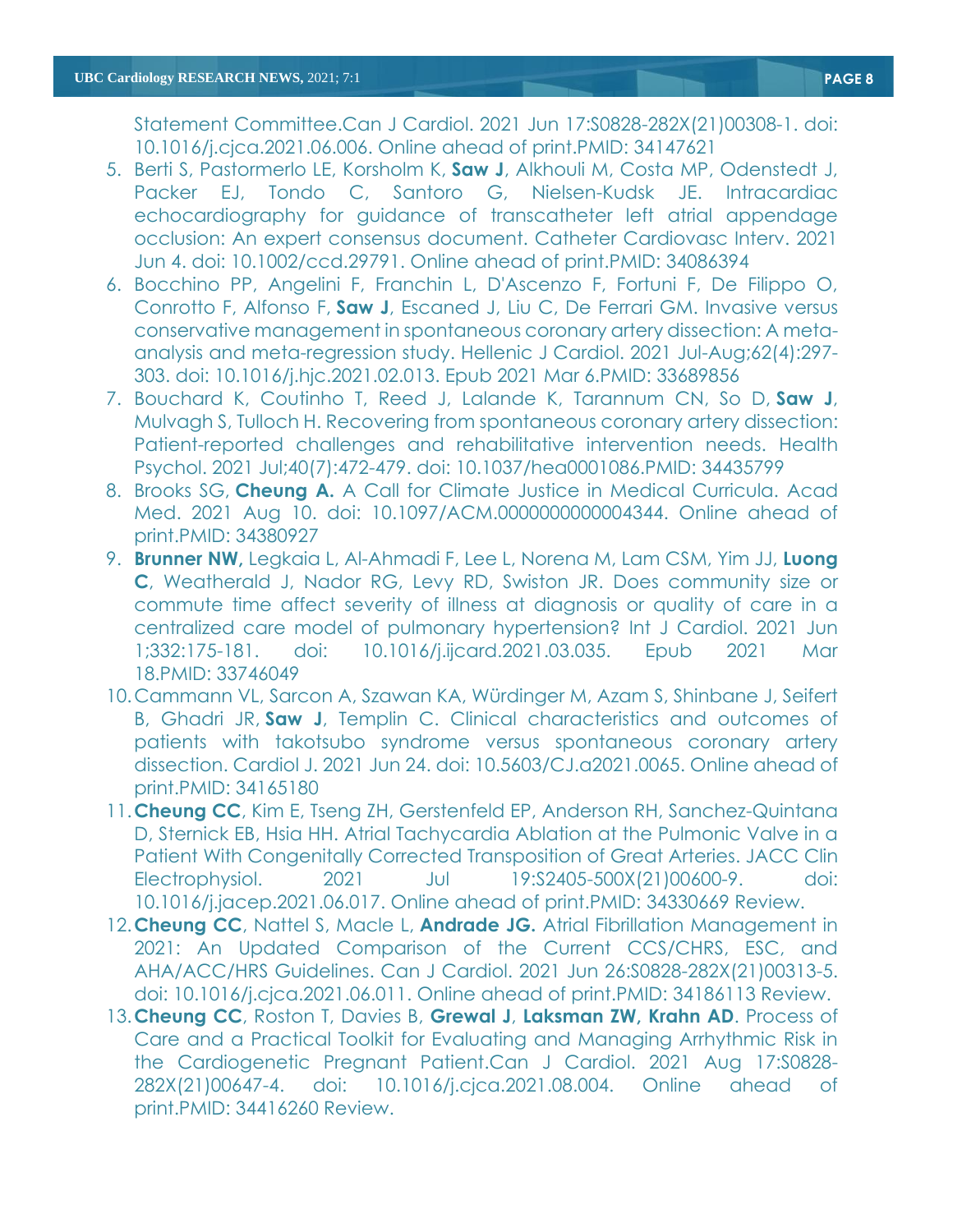- 14.**Cheung C**, Scheinman M, Hsia H. [A Heartwarming](https://pubmed.ncbi.nlm.nih.gov/34332875/) Story. JACC Clin Electrophysiol. 2021 Jul 21:S2405-500X(21)00540-5. doi: 10.1016/j.jacep.2021.06.007. Online ahead of print.PMID: 34332875
- 15.Chuang MA, Akodad M, Chatfield AG, **Wood D, Sathananthan J, Leipsic JA**, Blanke P, **Cheung A**, **Webb JG**, Ye J. [Stent Frame Fracture and Late Atrial](https://pubmed.ncbi.nlm.nih.gov/34217626/)  [Migration of a Mitral SAPIEN 3 Transcatheter Valve.](https://pubmed.ncbi.nlm.nih.gov/34217626/) JACC Cardiovasc Interv. 2021 Jul 26;14(14):1610-1612. doi: 10.1016/j.jcin.2021.05.031. Epub 2021 Jun 30.PMID: 34217626
- 16.Dehghani P, Cantor WJ, Wang J, **Wood DA**, Storey RF, Mehran R, Bainey KR, Welsh RC, Rodés-Cabau J, Rao S, Lavi S, Velianou JL, Natarajan MK, Ziakas A, Guiducci V, Fernández-Avilés F, **Cairns JA**, Mehta SR. [Complete](https://pubmed.ncbi.nlm.nih.gov/34320839/)  [Revascularization in Patients Undergoing a Pharmacoinvasive Strategy for ST-](https://pubmed.ncbi.nlm.nih.gov/34320839/)[Segment-Elevation Myocardial Infarction: Insights From the COMPLETE Trial.](https://pubmed.ncbi.nlm.nih.gov/34320839/) Circ Cardiovasc Interv. 2021 Aug;14(8):e010458. doi: 10.1161/CIRCINTERVENTIONS.120.010458. Epub 2021 Jul 29.PMID: 34320839
- 17.Dezaki FT, **Luong C**, Ginsberg T, Rohling R, **Gin K**, Abolmaesumi P, **Tsang T**. Echo-SyncNet: Self-Supervised Cardiac View Synchronization in Echocardiography. IEEE Trans Med Imaging. 2021 Aug;40(8):2092-2104. doi: 10.1109/TMI.2021.3071951. Epub 2021 Jul 30. PMID: 33835916
- 18.Darden D, Duong T, Du C, Munir MB, Han FT, Reeves R, **Saw J**, Zeitler EP, Al-Khatib SM, Russo AM, Minges KE, Curtis JP, Freeman JV, Hsu JC. [Sex Differences](https://pubmed.ncbi.nlm.nih.gov/34379072/) [in Procedural Outcomes Among Patients Undergoing Left Atrial Appendage](https://pubmed.ncbi.nlm.nih.gov/34379072/)  [Occlusion: Insights From the NCDR LAAO Registry.](https://pubmed.ncbi.nlm.nih.gov/34379072/) JAMA Cardiol. 2021 Aug 11:e213021. doi: 10.1001/jamacardio.2021.3021. Online ahead of print.PMID: 34379072
- 19.Davies B, Bartels K, Hathaway J, Xu F, Roberts JD, Tadros R, Green MS, Healey JS, Simpson CS, **Sanatani S**, Steinberg C, Gardner M, Angaran P, Talajic M, Hamilton R, Arbour L, Seifer C, Fournier A, Joza J, **Krahn AD**, Lehman A, **Laksman ZWM.** Variant Reinterpretation in Survivors of Cardiac Arrest With Preserved [Ejection Fraction \(the Cardiac Arrest Survivors With Preserved Ejection Fraction](https://pubmed.ncbi.nlm.nih.gov/33960826/)  [Registry\) by Clinicians and Clinical Commercial Laboratories.](https://pubmed.ncbi.nlm.nih.gov/33960826/) Circ Genom Precis Med. 2021 Jun;14(3):e003235. doi: 10.1161/CIRCGEN.120.003235. Epub 2021 May 7.PMID: 33960826
- 20.El Assaad I, Hammond BH, Kost LD, Worley S, Janson CM, Sherwin ED, Stephenson EA, Johnsrude CL, Niu M, Shetty I, Lawrence D, McCanta AC, Balaji S, **Sanatani S**, Fish F, Webster G, Aziz PF. [Management and outcomes of atrial](https://pubmed.ncbi.nlm.nih.gov/34343691/)  [fibrillation in 241 healthy children and young adults: Revisiting "lone" atrial](https://pubmed.ncbi.nlm.nih.gov/34343691/)  [fibrillation-A multi-institutional PACES collaborative study.](https://pubmed.ncbi.nlm.nih.gov/34343691/) Heart Rhythm. 2021 Jul 31:S1547-5271(21)01998-6. doi: 10.1016/j.hrthm.2021.07.066. Online ahead of print.PMID: 34343691
- 21.Fountotos R, Munir H, Goldfarb M, **Lauck S**, Kim D, Perrault L, Arora R, Moss E, Rudski LG, Bendayan M, Piankova P, Hayman V, Rodighiero J, Ouimet MC, Lantagne S, Piazza N, Afilalo J. [Prognostic Value of Handgrip Strength in Older](https://pubmed.ncbi.nlm.nih.gov/34464690/)  [Adults Undergoing Cardiac Surgery.](https://pubmed.ncbi.nlm.nih.gov/34464690/) Can J Cardiol. 2021 Aug 28:S0828-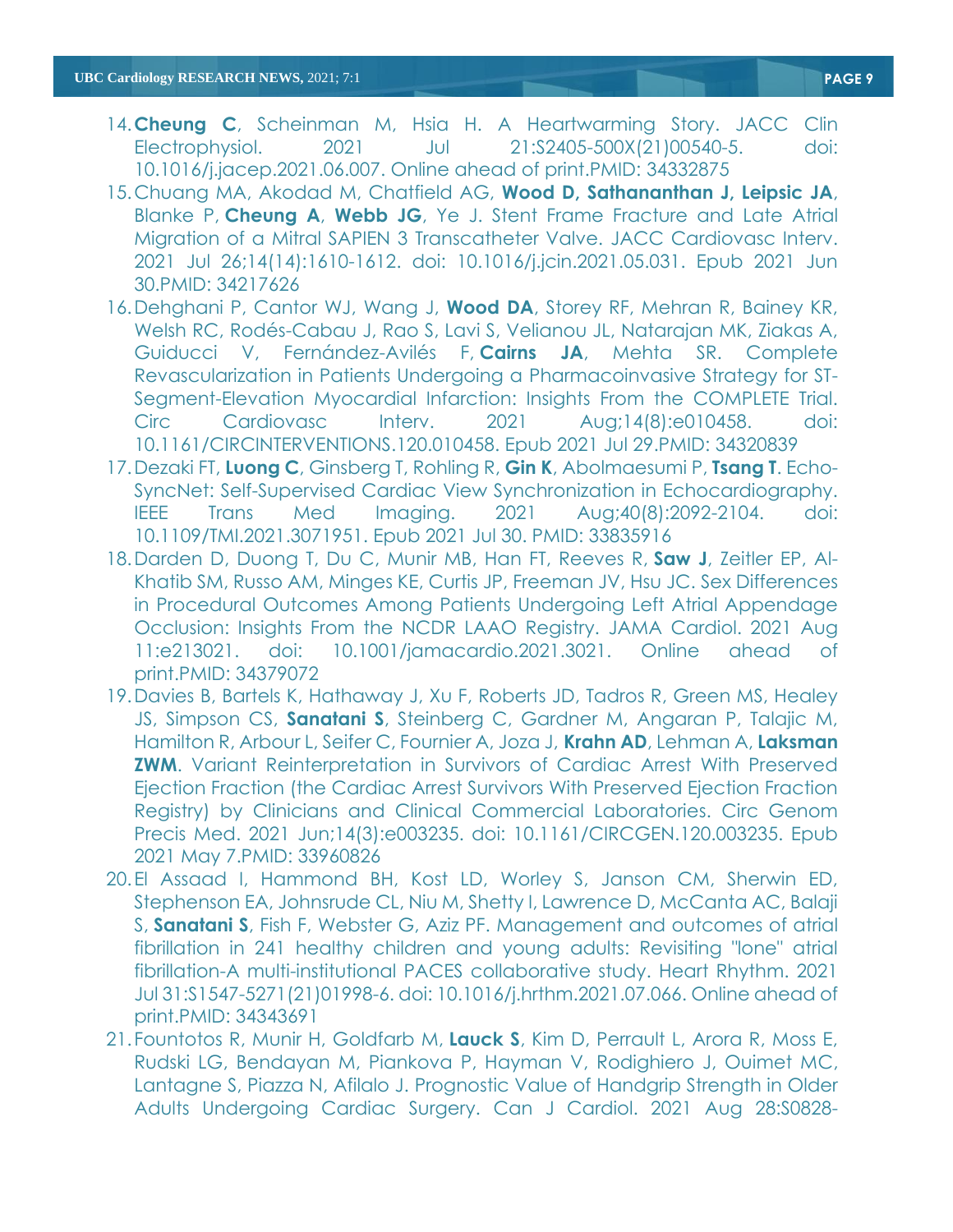282X(21)00661-9. doi: 10.1016/j.cjca.2021.08.016. Online ahead of print.PMID: 34464690

- 22.Fowokan A, Frankfurter C, Dobrow MJ, Abrahamyan L, Mcdonald M, **Virani S**, Harkness K, Lee DS, Pakosh M, Ross H, Grace SL. [Referral and access to heart](https://pubmed.ncbi.nlm.nih.gov/33020996/)  [function clinics: A realist review.](https://pubmed.ncbi.nlm.nih.gov/33020996/) J Eval Clin Pract. 2021 Aug;27(4):949-964. doi: 10.1111/jep.13489. Epub 2020 Oct 5.PMID: 33020996 Review.
- 23.Frantzen AT, Eide LSP, Fridlund B, Haaverstad R, Hufthammer KO, Kuiper KKJ, **Lauck S**, Ranhoff AH, Rudolph JL, Skaar E, Norekvål TM; CARDELIR Investigators. [Frailty Status and Patient-Reported Outcomes in Octogenarians](https://pubmed.ncbi.nlm.nih.gov/33714672/)  [Following Transcatheter or Surgical Aortic Valve Replacement.](https://pubmed.ncbi.nlm.nih.gov/33714672/) Heart Lung Circ. 2021 Aug;30(8):1221-1231. doi: 10.1016/j.hlc.2020.10.024. Epub 2021 Mar 10.PMID: 33714672
- 24.Freixa X, Tzikas A, Aminian A, Flores-Umanzor E, De Backer O, Korsholm K, Ben Yedder M, Gonzalez-Ferreiro R, Agudelo-Montañez V, Gilhofer T, Simon F, Samaras A, Regueiro A, Sondergaard L, Cruz-Gonzalez I, Arzamendi D, **Saw J**, Ibrahim R, Nielsen-Kudsk JE. [Left atrial appendage occlusion in chicken-wing](https://pubmed.ncbi.nlm.nih.gov/33580751/)  [anatomies: Imaging assessment, procedural, and clinical outcomes of the](https://pubmed.ncbi.nlm.nih.gov/33580751/)  ["sandwich technique".](https://pubmed.ncbi.nlm.nih.gov/33580751/) Catheter Cardiovasc Interv. 2021 Jun 1;97(7):E1025- E1032. doi: 10.1002/ccd.29546. Epub 2021 Feb 13.PMID: 33580751
- 25.Fudim M, Salah HM, **Sathananthan J**, Bernier M, Pabon-Ramos W, Schwartz RS, Rodés-Cabau J, Côté F, Khalifa A, **Virani SA**, Patel MR. [Lymphatic Dysregulation](https://pubmed.ncbi.nlm.nih.gov/34210416/)  in Patients With Heart [Failure: JACC Review Topic of the Week.](https://pubmed.ncbi.nlm.nih.gov/34210416/) J Am Coll Cardiol. 2021 Jul 6;78(1):66-76. doi: 10.1016/j.jacc.2021.04.090.PMID: 34210416 Review.
- 26.Gharanei M, Shafaattalab S, Sangha S, Gunawan M, **Laksman Z**, Hove-Madsen L, Tibbits GF. [Atrial-specific hiPSC-derived cardiomyocytes in drug discovery](https://pubmed.ncbi.nlm.nih.gov/34144175/)  [and disease modeling.](https://pubmed.ncbi.nlm.nih.gov/34144175/) Methods. 2021 Jun 16:S1046-2023(21)00161-4. doi: 10.1016/j.ymeth.2021.06.009. Online ahead of print.PMID: 34144175
- 27.Girnius A, Zentner D, Valente AM, Pieper PG, Economy KE, Ladouceur M, Roos-Hesselink JW, Warshak C, Partington SL, Gao Z, Ollberding N, Faust M, Girnius S, Kaemmerer H, Nagdyman N, Cohen S, Canobbio M, Akagi T, **Grewal J**, Bradley E, Buber Y, Palumbo J, Walker N, Aboulhosn J, Oechslin E, Baumgartner H, Kurdi W, Book WM, Mulder BJM, Veldtman GR. [Bleeding and thrombotic risk in](https://pubmed.ncbi.nlm.nih.gov/33234672/)  [pregnant women with Fontan physiology.](https://pubmed.ncbi.nlm.nih.gov/33234672/) Heart. 2021 Sep;107(17):1390-1397. doi: 10.1136/heartjnl-2020-317397. Epub 2020 Nov 24.PMID: 33234672
- 28.**Grewal J**, Windram J, Bottega N, Sermer M, Spears D, Silversides C, Siu SC, Swan L. [Canadian Cardiovascular Society: Clinical Practice Update on](https://pubmed.ncbi.nlm.nih.gov/34217807/)  [Cardiovascular Management of the Pregnant Patient.](https://pubmed.ncbi.nlm.nih.gov/34217807/) Can J Cardiol. 2021 Jul 1:S0828-282X(21)00356-1. doi: 10.1016/j.cjca.2021.06.021. Online ahead of print.PMID: 34217807
- 29.Grunau B, **Bashir J**, **Cheung A**, Boone R, McDonald K, Scheuermeyer F, Singer J, Jenneson S, Straight R, Twaites B, Harris L, Haig S, Harris D, Vandegriend R, Kanji H, Christenson J. [A pragmatic parallel group implementation study of a](https://pubmed.ncbi.nlm.nih.gov/34384821/)  [prehospital-activated ECPR protocol for refractory out-of-hospital cardiac](https://pubmed.ncbi.nlm.nih.gov/34384821/)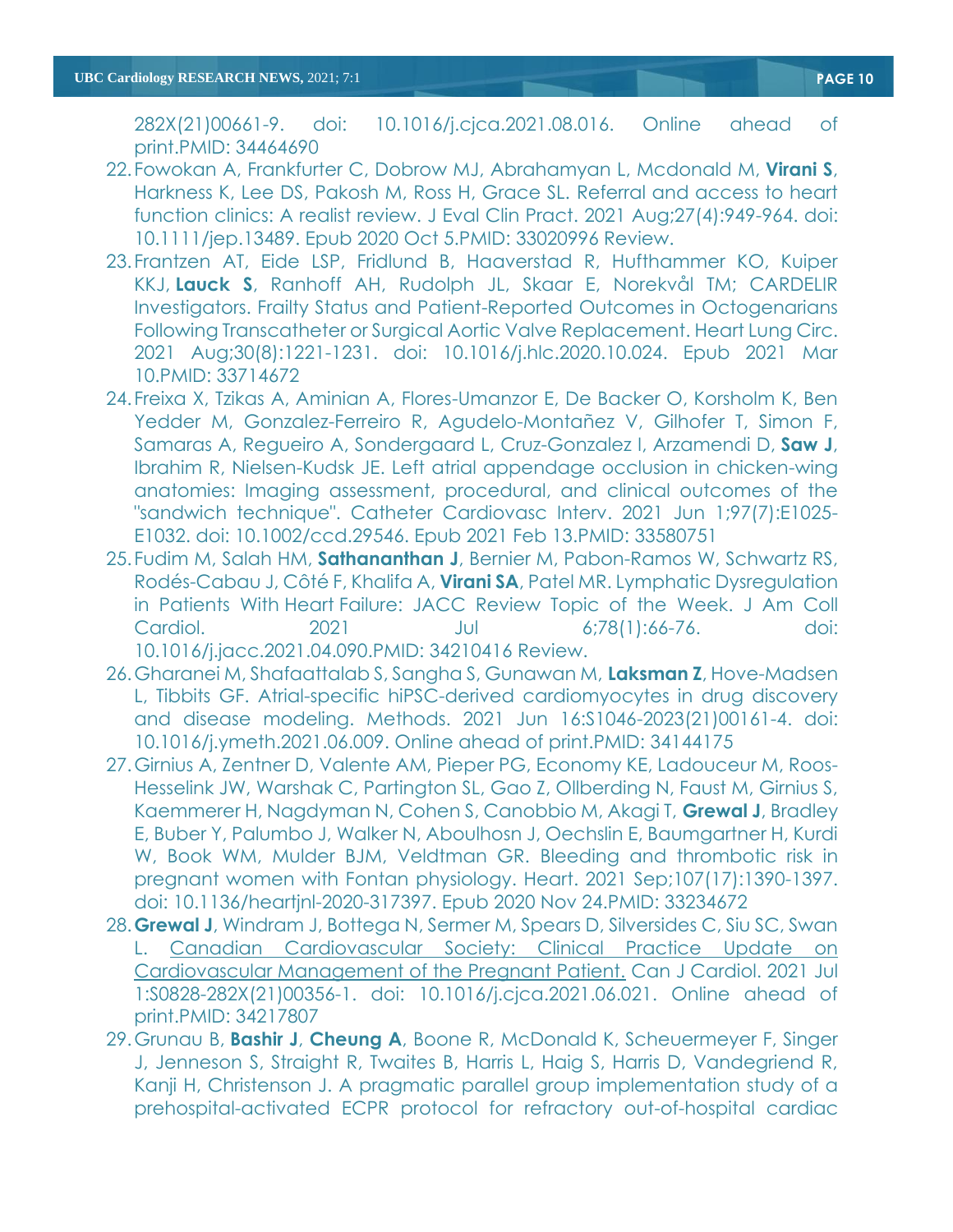[arrest.](https://pubmed.ncbi.nlm.nih.gov/34384821/) Resuscitation. 2021 Aug 9;167:22-28. doi: 10.1016/j.resuscitation.2021.08.004. Online ahead of print.PMID: 34384821

- 30.Grunau B, Dainty K, MacRedmond R, McDonald K, Sasaki A, Sarti AJ, Shemie SD, **Cheung A**, Gill J. [A qualitative exploratory case series of patient and family](https://pubmed.ncbi.nlm.nih.gov/34223386/)  [experiences with ECPR for out-of-hospital cardiac arrest.](https://pubmed.ncbi.nlm.nih.gov/34223386/) Resusc Plus. 2021 Apr 28;6:100129. doi: 10.1016/j.resplu.2021.100129. eCollection 2021 Jun.PMID: 34223386
- 31.Halperin LF, **Krahn AD**, **Laksman ZW**. [Documenting the descent -](https://pubmed.ncbi.nlm.nih.gov/34162453/) remote [monitoring and adult-onset Catecholaminergic Polymorphic Ventricular](https://pubmed.ncbi.nlm.nih.gov/34162453/)  [Tachycardia associated with ventricular fibrillation and bradycardia.](https://pubmed.ncbi.nlm.nih.gov/34162453/) Cardiol Young. 2021 Jun 21:1-3. doi: 10.1017/S1047951121002377. Online ahead of print.PMID: 34162453
- 32.Han HC, **Hawkins NM**, Pearman CM, Birnie DH, **Krahn AD**. [Epidemiology of](https://pubmed.ncbi.nlm.nih.gov/34051086/)  [cardiac implantable electronic device infections: incidence and risk factors.](https://pubmed.ncbi.nlm.nih.gov/34051086/) Europace. 2021 Jun 23;23(23 Suppl 4):iv3-iv10. doi: 10.1093/europace/euab042.PMID: 34051086
- 33.**Hawkins NM**, Er L, Sandhu RK, Kaul P, McAlister FA, Levin A, **Andrade JG**.
- 34[.Validity of different dose reduction criteria for apixaban.](https://pubmed.ncbi.nlm.nih.gov/33762178/) Am Heart J. 2021 Aug;238:12-15. doi: 10.1016/j.ahj.2021.03.004. Epub 2021 Mar 21.PMID: 33762178
- 35.**Hawkins NM**, Youngson E, Sandhu RK, Scheuermeyer FX, Ezekowitz JA, Kaul P, McAlister FA. [Impact of Atrial Fibrillation Case Volume in the Emergency](https://pubmed.ncbi.nlm.nih.gov/34325859/)  [Department on Early and Late Outcomes of Patients With New Atrial Fibrillation.](https://pubmed.ncbi.nlm.nih.gov/34325859/) Ann Emerg Med. 2021 Aug;78(2):242-252. doi: 10.1016/j.annemergmed.2021.03.014.PMID: 34325859
- 36.Herrmann HC, Cohen DJ, Hahn RT, Babaliaros VC, Yu X, Makkar R, McCabe J, Szerlip M, Kapadia S, Russo M, Malaisrie SC, **Webb JG**, Szeto WY, Kodali S, Thourani VH, Mack MJ, Leon MB. Utilization, Costs, and Outcomes of Conscious Sedation Versus General Anesthesia for Transcatheter Aortic Valve Replacement. Circ Cardiovasc Interv. 2021 Jul;14(7):e010310. doi: 10.1161/CIRCINTERVENTIONS.120.010310. Epub 2021 Jun 16.PMID: 34130476
- 37.Inohara T, Alfadhel M, Choi D, Starovoytov A, **Saw J.** [Coronary Angiographic](https://pubmed.ncbi.nlm.nih.gov/34478855/)  [Manifestations and Outcomes In Spontaneous Coronary Artery Dissection](https://pubmed.ncbi.nlm.nih.gov/34478855/)  [Patients With and Without Fibromuscular Dysplasia.](https://pubmed.ncbi.nlm.nih.gov/34478855/) Can J Cardiol. 2021 Aug 31:S0828-282X(21)00664-4. doi: 10.1016/j.cjca.2021.08.019. Online ahead of print.PMID: 34478855
- 38.Kallas D, Roston TM, Franciosi S, Brett L, Lieve KVV, Kwok SY, Kannankeril PJ, **Krahn AD**, LaPage MJ, Etheridge S, Hill A, Johnsrude C, Perry J, Knight L, Fischbach P, Balaji S, Tisma-Dupanovic S, Law I, Atallah J, Backhoff D, Kamp A, Kubus P, Kean A, Aziz PF, Kovach J, Lau Y, Kron J, Clur SA, Sarquella-Brugada G, Wilde AAM, **Sanatani S**. [Evaluation of age at symptom onset, proband](https://pubmed.ncbi.nlm.nih.gov/34333088/)  [status, and sex as predictors of disease severity in pediatric catecholaminergic](https://pubmed.ncbi.nlm.nih.gov/34333088/)  [polymorphic ventricular tachycardia.](https://pubmed.ncbi.nlm.nih.gov/34333088/) Heart Rhythm. 2021 Jul 29:S1547-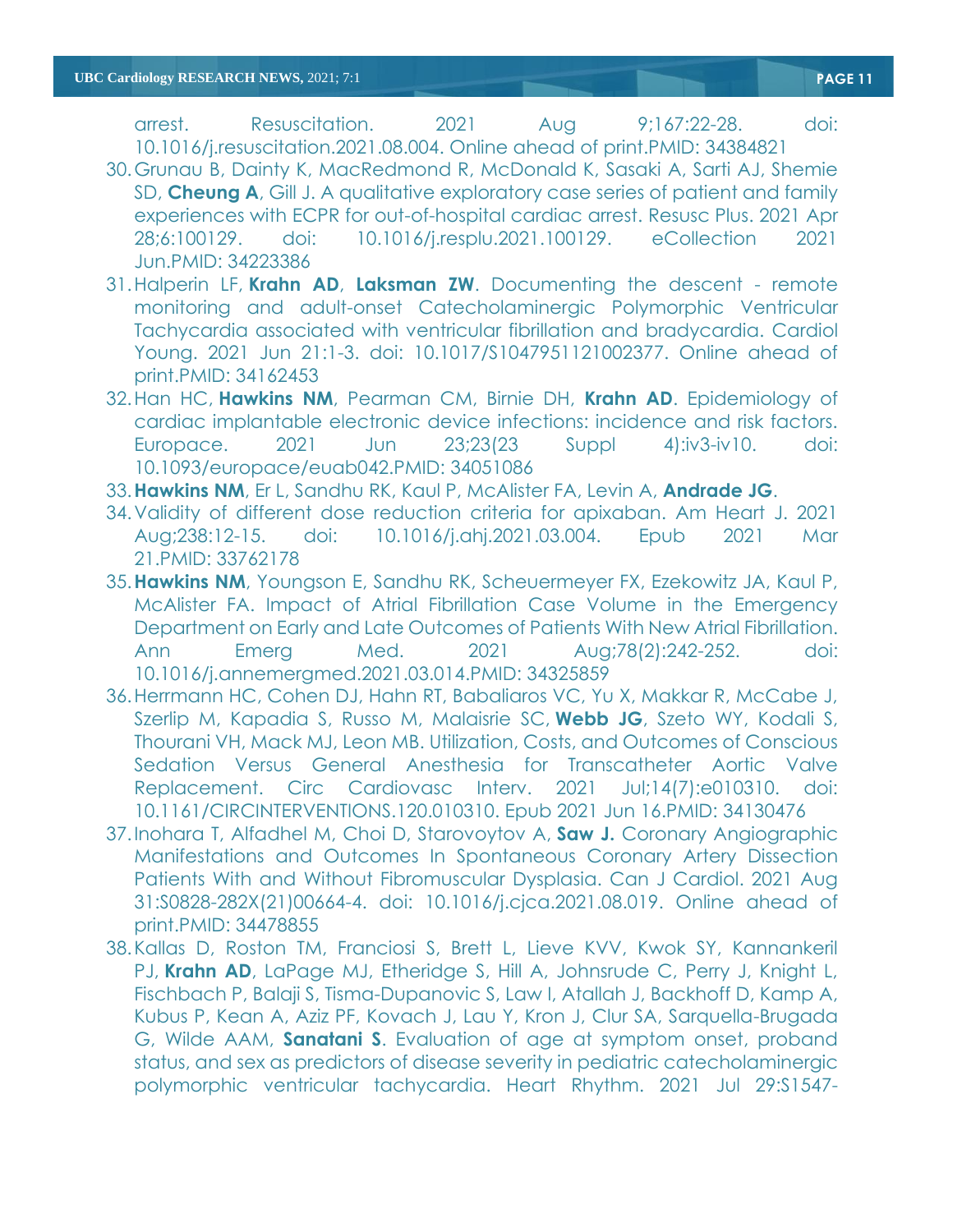5271(21)01991-3. doi: 10.1016/j.hrthm.2021.07.061. Online ahead of print.PMID: 34333088

- 39.Kaufman ES, Eckhardt LL, Ackerman MJ, Aziz PF, Behr ER, Cerrone M, Chung MK, Cutler MJ, Etheridge SP, **Krahn AD**, Lubitz SA, Perez MV, Priori SG, Roberts JD, Roden DM, Schulze-Bahr E, Schwartz PJ, Shimizu W, Shoemaker MB, Sy RW, Towbin JA, Viskin S, A M Wilde A, Zareba W. [Management of Congenital Long-](https://pubmed.ncbi.nlm.nih.gov/34238011/)[QT Syndrome: Commentary From the Experts.](https://pubmed.ncbi.nlm.nih.gov/34238011/) Circ Arrhythm Electrophysiol. 2021 Jul;14(7):e009726. doi: 10.1161/CIRCEP.120.009726. Epub 2021 Jul 9.PMID: 34238011
- 40.Kim ESH, **Saw J**, Kadian-Dodov D, Wood M, Ganesh SK. [FMD and SCAD: Sex-](https://pubmed.ncbi.nlm.nih.gov/34110898/)[Biased Arterial Diseases With Clinical and Genetic Pleiotropy.C](https://pubmed.ncbi.nlm.nih.gov/34110898/)irc Res. 2021 Jun 11;128(12):1958-1972. doi: 10.1161/CIRCRESAHA.121.318300. Epub 2021 Jun 10.PMID: 34110898
- 41.Landes U, Witberg G, **Sathananthan J**, Kim WK, Codner P, Buzzatti N, Montorfano M, Godfrey R, Hildick-Smith D, Fraccaro C, Tarantini G, De Backer O, Sondergaard L, Okuno T, Pilgrim T, Rodés-Cabau J, Jaffe R, Eitan A, Sinning JM, Ielasi A, Eltchaninoff H, Maurovich-Horvat P, Merkely B, Guerrero M, El Sabbagh A, Ruile P, Barbanti M, Redwood SR, Van Mieghem NM, Van Wiechen MPH, Finkelstein A, Bunc M, Leon MB, Kornowski R, **Webb JG**. [Incidence, Causes,](https://pubmed.ncbi.nlm.nih.gov/34009236/)  [and Outcomes Associated With Urgent Implantation of a Supplementary Valve](https://pubmed.ncbi.nlm.nih.gov/34009236/)  [During Transcatheter Aortic Valve Replacement.](https://pubmed.ncbi.nlm.nih.gov/34009236/) JAMA Cardiol. 2021 Aug 1;6(8):936-944. doi: 10.1001/jamacardio.2021.1145.PMID: 34009236
- 42.Lau D, Sandhu RK, **Andrade JG**, Ezekowitz J, So H, Klarenbach S. [Cost-Utility of](https://pubmed.ncbi.nlm.nih.gov/34238020/)  [Catheter Ablation for Atrial Fibrillation in Patients with Heart Failure: An](https://pubmed.ncbi.nlm.nih.gov/34238020/)  [Economic Evaluation.](https://pubmed.ncbi.nlm.nih.gov/34238020/) J Am Heart Assoc. 2021 Jul 20;10(14):e019599. doi: 10.1161/JAHA.120.019599. Epub 2021 Jul 9.PMID: 34238020
- 43. **Lauck SB**, Lewis KB, Borregaard B, de Sousa I. ["What Is the Right Decision for](https://pubmed.ncbi.nlm.nih.gov/33711478/)  [Me?" Integrating Patient Perspectives Through Shared Decision-Making for](https://pubmed.ncbi.nlm.nih.gov/33711478/)  [Valvular Heart Disease Therapy.](https://pubmed.ncbi.nlm.nih.gov/33711478/) Can J Cardiol. 2021 Jul;37(7):1054-1063. doi: 10.1016/j.cjca.2021.02.022. Epub 2021 Mar 9.PMID: 33711478
- 44.Lazarte J, Dron JS, McIntyre AD, Skanes AC, Gula LJ, Tang AS, Tadros R, **Laksman ZW**, Hegele RA, Roberts JD. [Evaluating Polygenic Risk Scores in](https://pubmed.ncbi.nlm.nih.gov/34169254/)  ["Lone" Atrial Fibrillation.](https://pubmed.ncbi.nlm.nih.gov/34169254/)
- 45.CJC Open. 2021 Feb 6;3(6):751-757. doi: 10.1016/j.cjco.2021.02.001. eCollection 2021 Jun.PMID: 34169254
- 46.Lazarte J, **Laksman ZW**, Wang J, Robinson JF, Dron JS, Leach E, Liew J, McIntyre AD, Skanes AC, Gula LJ, Leong-Sit P, Cao H, Trost B, Scherer SW, Hegele RA, Roberts JD. [Enrichment of loss-of-function and copy number variants in](https://pubmed.ncbi.nlm.nih.gov/33682005/)  [ventricular cardiomyopathy genes in 'lone' atrial fibrillation.](https://pubmed.ncbi.nlm.nih.gov/33682005/) Europace. 2021 Jun 7;23(6):844-850. doi: 10.1093/europace/euaa421.PMID: 33682005
- 47.Leivo J, Anttonen E, Jolly SS, Dzavik V, Koivumäki J, Tahvanainen M, Koivula K, Nikus K, Wang J, **Cairns JA**, Niemelä K, Eskola M. [The prognostic significance of](https://pubmed.ncbi.nlm.nih.gov/34365136/)  [grade of ischemia in the ECG in patients with ST-elevation myocardial](https://pubmed.ncbi.nlm.nih.gov/34365136/)  [infarction: A substudy of the randomized trial of primary PCI with or without](https://pubmed.ncbi.nlm.nih.gov/34365136/)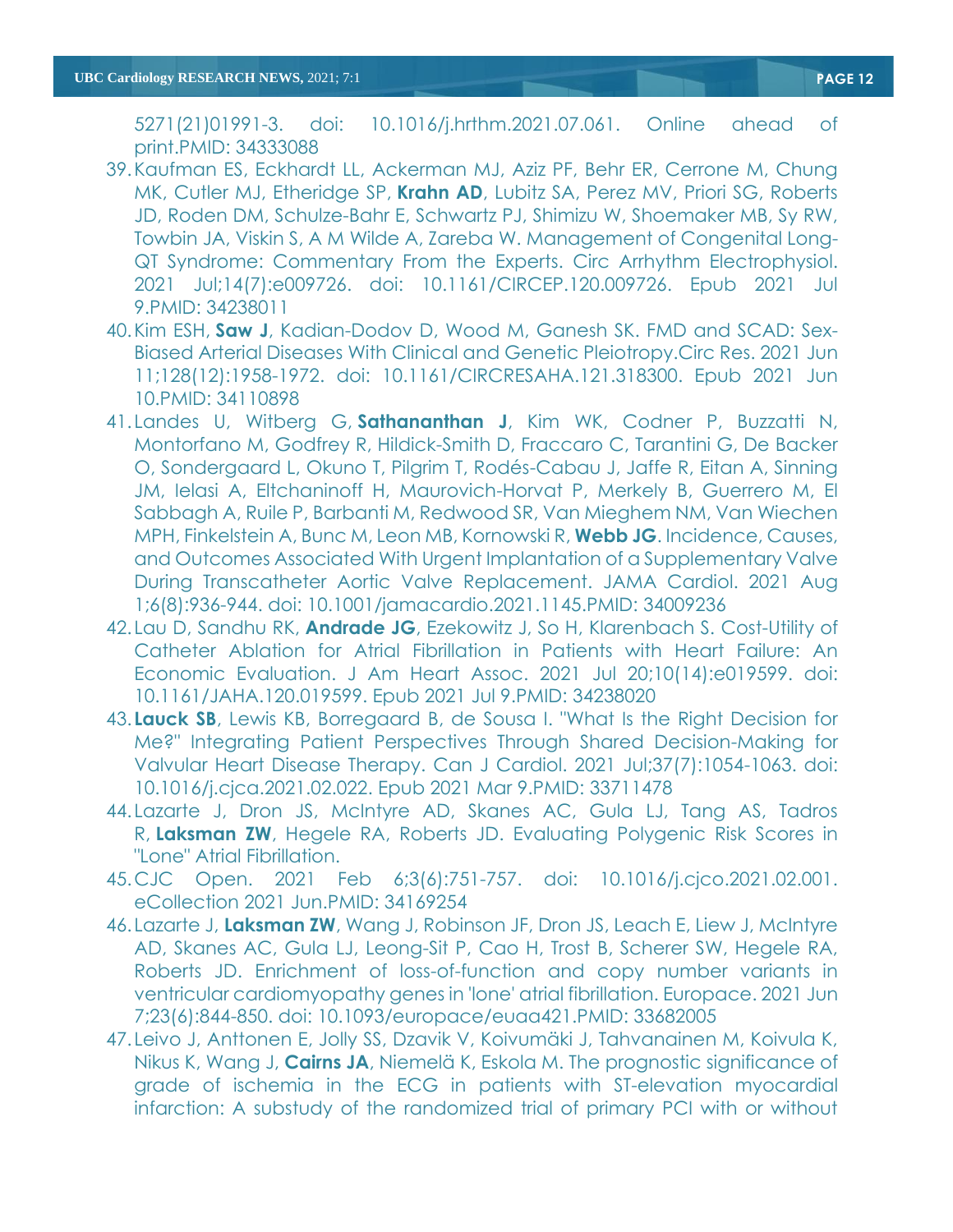[routine manual thrombectomy \(TOTAL trial\).](https://pubmed.ncbi.nlm.nih.gov/34365136/) J Electrocardiol. 2021 Jul 27;68:65- 71. doi: 10.1016/j.jelectrocard.2021.07.015. Online ahead of print.PMID: 34365136

- 48.Luk A, Clarke B, Dahdah N, Ducharme A, Krahn A, McCrindle B, Mizzi T, Naus M, Udell JA, **Virani S**, Zieroth S, McDonald M. [Myocarditis and Pericarditis following](https://pubmed.ncbi.nlm.nih.gov/34375696/)  [COVID-19 mRNA Vaccination: Practical Considerations for Care Providers.C](https://pubmed.ncbi.nlm.nih.gov/34375696/)an J Cardiol. 2021 Aug 7:S0828-282X(21)00624-3. doi: 10.1016/j.cjca.2021.08.001. Online ahead of print.PMID: 34375696
- 49.Manouzi A, **Sanatani S**, Doan Q. [Electrocardiogram in Pediatric Syncope:](https://pubmed.ncbi.nlm.nih.gov/34101684/)  [Practice Variation Among Pediatric Emergency Physicians.](https://pubmed.ncbi.nlm.nih.gov/34101684/) Pediatr Emerg Care. 2021 Jun 7. doi: 10.1097/PEC.0000000000002469. Online ahead of print.PMID: 34101684
- 50.McClure RS, Berry RF, Dagenais F, Forbes TL, **Grewal J**, Keir M, Klass D, Kotha VK, McMurtry MS, Moore RD, Payne D, Rommens K. [The Many Care Models to Treat](https://pubmed.ncbi.nlm.nih.gov/34169258/)  [Thoracic Aortic Disease in Canada: A Nationwide Survey of Cardiac Surgeons,](https://pubmed.ncbi.nlm.nih.gov/34169258/)  [Cardiologists, Interventional Radiologists, and Vascular Surgeons.](https://pubmed.ncbi.nlm.nih.gov/34169258/) CJC Open. 2021 Feb 11;3(6):787-800. doi: 10.1016/j.cjco.2021.02.005. eCollection 2021 Jun.PMID: 34169258
- 51.McEvoy JW, Jennings C, Kotseva K, De Backer G, De Bacquer D, Erlund I, Lip GYH, Ray KK, Rydén L, Adamska A, **Wood DA.** INTERASPIRE: an International Survey of Coronary Patients; Their Cardiometabolic, Renal and Biomarker Status; and the Quality of Preventive Care Delivered in All WHO Regions : In Partnership with the World Heart Federation, European Society of Cardiology, Asia Pacific Society of Cardiology, InterAmerican Society of Cardiology, and PanAfrican Society of Cardiology.Curr Cardiol Rep. 2021 Aug 19;23(10):136. doi: 10.1007/s11886-021-01568-2.PMID: 34410520
- 52.Muntané-Carol G, Taramasso M, Miura M, Gavazzoni M, Pozzoli A, Alessandrini H, Latib A, Attinger-Toller A, Biasco L, Braun D, Brochet E, Connelly KA, Sievert H, Denti P, Lubos E, Ludwig S, Kalbacher D, Estevez-Loureiro R, Fam N, Frerker C, Ho E, Juliard JM, Kaple R, Kodali S, Kreidel F, Harr C, Lauten A, Lurz J, Kresoja KP, Monivas V, Mehr M, Nazif T, Nickening G, Pedrazzini G, Philippon F, Praz F, Puri R, Schäfer U, Schofer J, Tang GHL, Khattab AA, Andreas M, Russo M, Thiele H, Unterhuber M, Himbert D, Urena M, von Bardeleben RS, **Webb JG**, Weber M, Winkel M, Zuber M, Hausleiter J, Lurz P, Maisano F, Leon MB, Hahn RT, Rodés-Cabau J. [Transcatheter Tricuspid Valve Intervention in Patients With Previous](https://pubmed.ncbi.nlm.nih.gov/33617978/)  [Left Valve Surgery.](https://pubmed.ncbi.nlm.nih.gov/33617978/) Can J Cardiol. 2021 Jul;37(7):1094-1102. doi: 10.1016/j.cjca.2021.02.010. Epub 2021 Feb 19.PMID: 33617978
- 53.Nandiwada S, Islam S, Jentzer JC, Miller PE, **Fordyce CB**, Lawler P, Alviar CL, Sun LY, Dover DC, Lopes RD, Kaul P, van Diepen S[.The association between cardiac](https://pubmed.ncbi.nlm.nih.gov/34318875/)  [intensive care unit mechanical ventilation volumes and in-hospital mortality.](https://pubmed.ncbi.nlm.nih.gov/34318875/) Eur Heart J Acute Cardiovasc Care. 2021 Jul 19:zuab055. doi: 10.1093/ehjacc/zuab055. Online ahead of print.PMID: 34318875
- 54.Nouraei H, Ostry A**, Leipsic JA**, **Laksman Z.** [A case of lymphocytic myocarditis](https://pubmed.ncbi.nlm.nih.gov/34147623/)  [with complete heart block requiring permanent pacemaker implantation.](https://pubmed.ncbi.nlm.nih.gov/34147623/) Can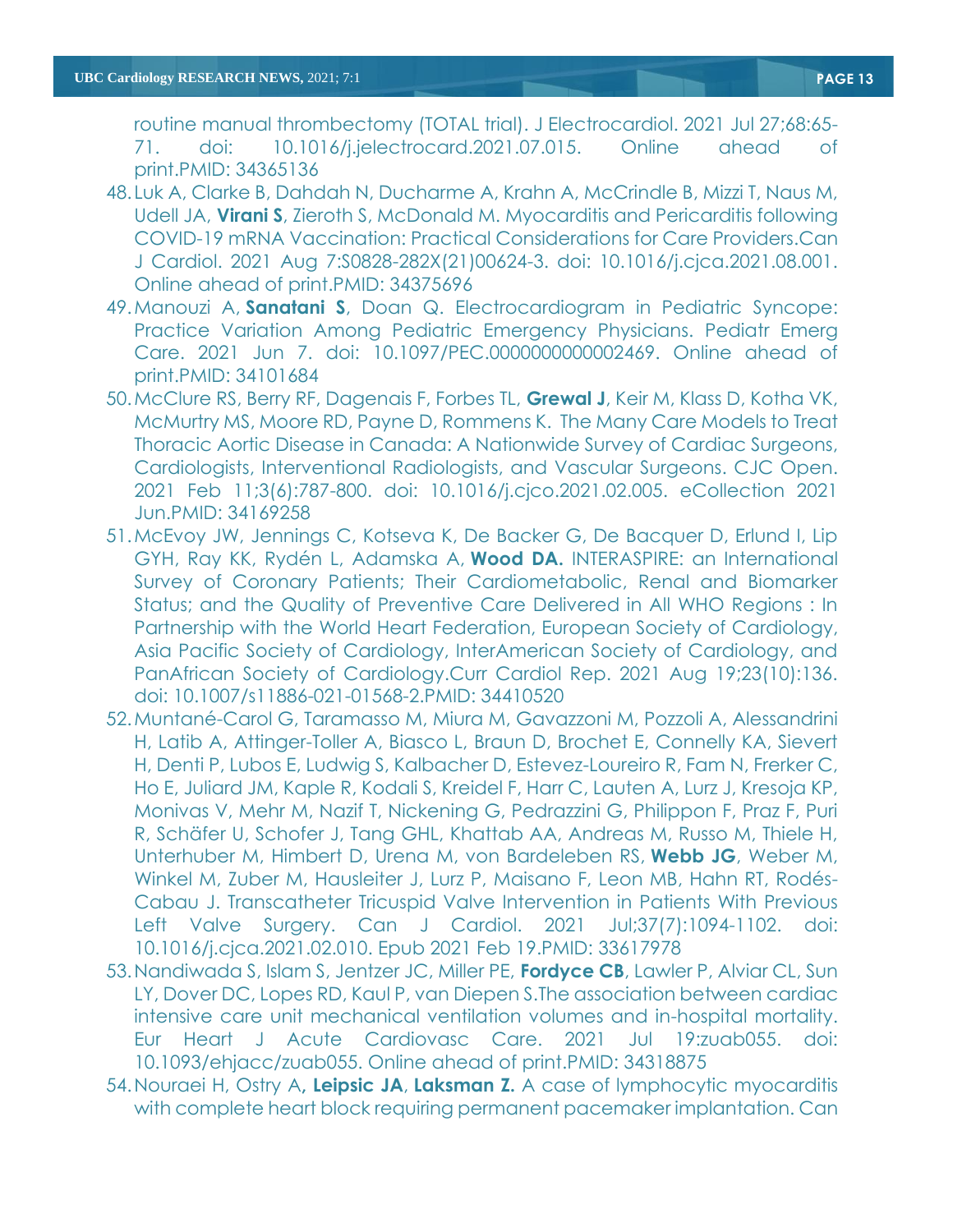J Cardiol. 2021 Jun 17:S0828-282X(21)00312-3. doi: 10.1016/j.cjca.2021.06.010. Online ahead of print.PMID: 34147623

- 55.Patel A, Goodman SG, Tan M, Suskin N, McKelvie R, Mathew AL, Lutchmedial S, Dehghani P, Lavoie AJ, Huynh T, Lavi S, Philipp R, Khan R, Yan AT, Radhakrishnan S, **Sedlak T, Brunner N**, Kim HH, Cieza T, Kassam S, **Fordyce CB**, Heffernan M, Jedrzkiewicz S, Madan M, Ahmed S, Barry C, Dery JP, Bagai A. [Contemporary use of guideline-based higher potency P2Y12 receptor inhibitor](https://pubmed.ncbi.nlm.nih.gov/33982795/)  [therapy in patients with moderate-to-high risk non-ST-segment elevation](https://pubmed.ncbi.nlm.nih.gov/33982795/)  [myocardial infarction: Results from the Canadian ACS reflective II cross](https://pubmed.ncbi.nlm.nih.gov/33982795/)[sectional study.](https://pubmed.ncbi.nlm.nih.gov/33982795/) Canadian ACS Reflective II Investigators.Clin Cardiol. 2021 Jun;44(6):839-847. doi: 10.1002/clc.23618. Epub 2021 May 13.PMID: 33982795
- 56.Paterson I, Ramanathan K, Aurora R, Bewick D, Chow CM, Clarke B, Cowan S, Ducharme A, Gin K, Graham M, Gupta A, Jassal DS, Kazmi M, Krahn A, Lamarche Y, Marelli A, Roifman I, Ruel M, Singh G, Sterns L, Turgeon R, **Virani S**, Wong KK, Zieroth S. [Long COVID-19: A Primer for Cardiovascular Health](https://pubmed.ncbi.nlm.nih.gov/34090980/)  [Professionals, on Behalf of the CCS Rapid Response Team.](https://pubmed.ncbi.nlm.nih.gov/34090980/) Can J Cardiol. 2021 Aug;37(8):1260-1262. doi: 10.1016/j.cjca.2021.05.011. Epub 2021 Jun 6.PMID: 34090980
- 57.Petersen EA, Stauss TG, Scowcroft JA, Brooks ES, White JL, Sills SM, Amirdelfan K, Guirguis MN, Xu J, Yu C, Nairizi A, Patterson DG, Tsoulfas KC, Creamer MJ, Galan V, Bundschu RH, Paul CA, Mehta ND, Choi H, Sayed D, Lad SP, DiBenedetto DJ, Sethi KA, Goree JH, **Bennett MT**, Harrison NJ, Israel AF, Chang P, Wu PW, Gekht G, Argoff CE, Nasr CE, Taylor RS, Subbaroyan J, Gliner BE, Caraway DL, Mekhail NA. [Effect of High-frequency \(10-kHz\) Spinal Cord Stimulation in Patients With](https://pubmed.ncbi.nlm.nih.gov/33818600/)  [Painful Diabetic Neuropathy: A Randomized Clinical Trial.](https://pubmed.ncbi.nlm.nih.gov/33818600/) JAMA Neurol. 2021 Jun 1;78(6):687-698. doi: 10.1001/jamaneurol.2021.0538.PMID: 33818600
- 58.Nestelberger T, Alfadhel M, McAlister C, Samuel R, **Saw J.** [Strategies for](https://pubmed.ncbi.nlm.nih.gov/34269875/)  [Recovering an Embolized Percutaneous Device.](https://pubmed.ncbi.nlm.nih.gov/34269875/) Curr Cardiol Rep. 2021 Jul 16;23(9):123. doi: 10.1007/s11886-021-01554-8.PMID: 34269875 Review.
- 59.Pfaller B, Dave Javier A, **Grewal J**, Gabarin N, Colman J, Kiess M, Wald RM, Sermer M, Siu SC, Silversides CK. [Risk Associated With Valvular Regurgitation](https://pubmed.ncbi.nlm.nih.gov/34045022/)  [During Pregnancy.](https://pubmed.ncbi.nlm.nih.gov/34045022/) J Am Coll Cardiol. 2021 Jun 1;77(21):2656-2664. doi: 10.1016/j.jacc.2021.03.327.PMID: 34045022
- 60.Rayner-Hartley E, **Wong GC**, Fayowski C, **Cairns JA**, Singer J, Lee T, **Sedlak T**, Humphries KH, Perry-Arnesen M, Mackay M, **Fordyce CB**. [Impact of](https://pubmed.ncbi.nlm.nih.gov/34101211/)  [regionalizing ST-elevation myocardial infarction care on sex differences in](https://pubmed.ncbi.nlm.nih.gov/34101211/)  [reperfusion times and clinical outcomes.](https://pubmed.ncbi.nlm.nih.gov/34101211/) Clin Cardiol. 2021 Aug;44(8):1113- 1119. doi: 10.1002/clc.23658. Epub 2021 Jun 8.PMID: 34101211
- 61.Roston TM, **Grewal J**, **Krahn AD**. [Pregnancy in catecholaminergic polymorphic](https://pubmed.ncbi.nlm.nih.gov/33881608/)  [ventricular tachycardia: therapeutic optimization and multidisciplinary care](https://pubmed.ncbi.nlm.nih.gov/33881608/)  [are key to success.](https://pubmed.ncbi.nlm.nih.gov/33881608/) Herzschrittmacherther Elektrophysiol. 2021 Jun;32(2):199- 206. doi: 10.1007/s00399-021-00755-6. Epub 2021 Apr 21.PMID: 33881608 Review.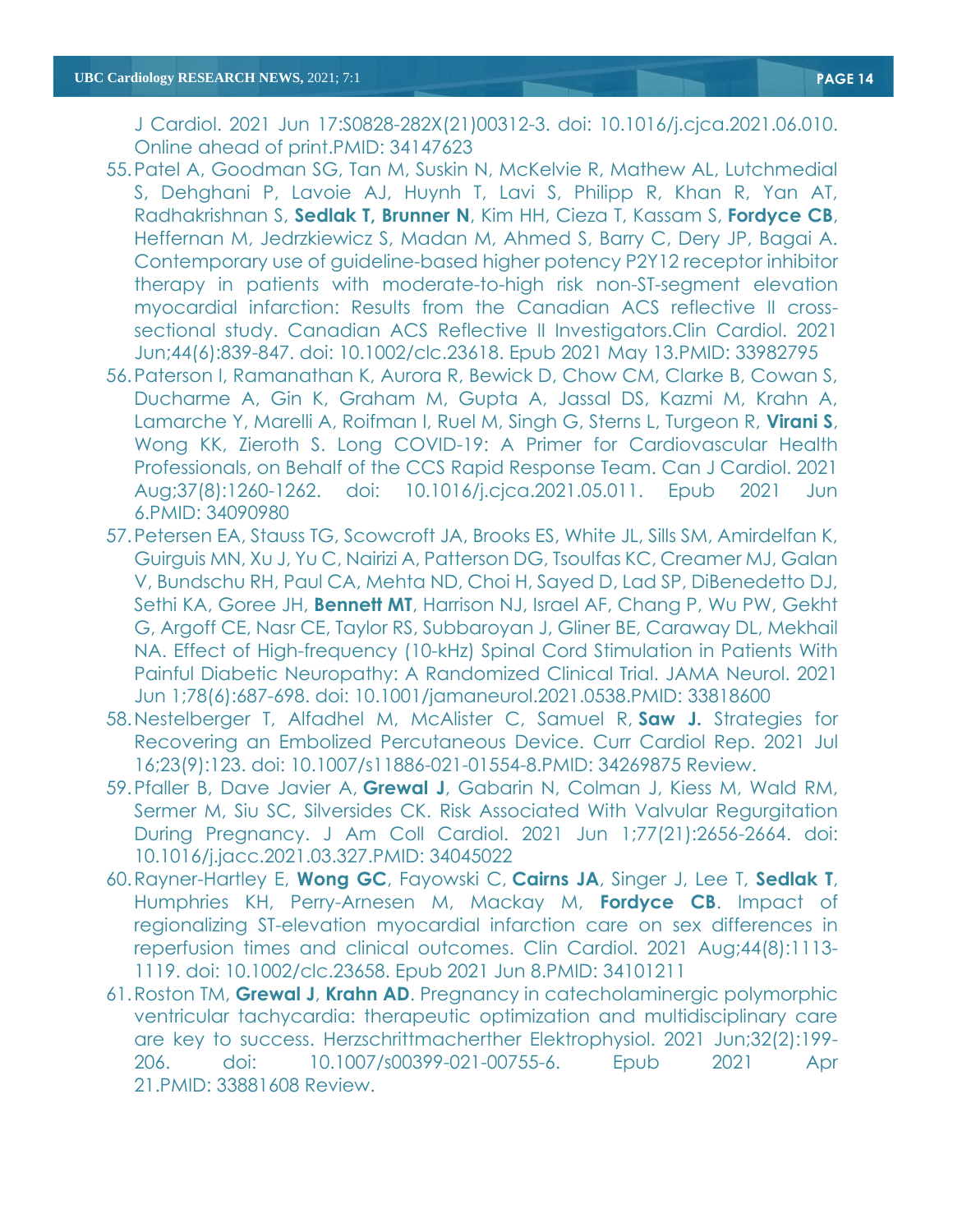- 62.Samuel M, Khairy P, Champagne J, **Deyell MW**, Macle L, Leong-Sit P, Novak P, Badra-Verdu M, Sapp J, Tardif JC, **Andrade JG.** [Association of Atrial Fibrillation](https://pubmed.ncbi.nlm.nih.gov/34406350/)  [Burden With Health-Related Quality of Life After Atrial Fibrillation Ablation:](https://pubmed.ncbi.nlm.nih.gov/34406350/)  [Substudy of the Cryoballoon vs Contact-Force Atrial Fibrillation Ablation](https://pubmed.ncbi.nlm.nih.gov/34406350/)  [\(CIRCA-DOSE\) Randomized Clinical Trial.](https://pubmed.ncbi.nlm.nih.gov/34406350/) JAMA Cardiol. 2021 Aug 18:e213063. doi: 10.1001/jamacardio.2021.3063. Online ahead of print.PMID: 34406350
- 63.Senaratne JM, Sandhu R, Barnett CF, Grunau B, **Wong GC**, van Diepen S.J. [Approach to Ventricular Arrhythmias in the Intensive Care Unit.](https://pubmed.ncbi.nlm.nih.gov/32705919/) Intensive Care Med. 2021 Jul;36(7):731-748. doi: 10.1177/0885066620912701. Epub 2020 Jul 24.PMID: 32705919 Review.
- 64.**Saw J**, McAlister C. New European insights on spontaneous coronary artery dissection (SCAD): are we any closer in our scientific exploration voyage? EuroIntervention. 2021 Aug 27;17(6):447-449. doi: 10.4244/EIJV17I6A81.PMID: 34413009 No abstract available.
- 65.Schlotter F, Miura M, Kresoja KP, Alushi B, Alessandrini H, Attinger-Toller A, Besler C, Biasco L, Braun D, Brochet E, Connelly KA, de Bruijn S, Denti P, Estevez-Loureiro R, Fam N, Gavazzoni M, Himbert D, Ho EC, Juliard JM, Kalbacher D, Kaple R, Kreidel F, Latib A, Lubos E, Ludwig S, Mehr M, Monivas V, Nazif TM, Nickenig G, Pedrazzini G, Pozzoli A, Praz F, Puri R, Rodés-Cabau J, Rommel KP, Schäfer U, Schofer J, Sievert H, Tang GHL, Thiele H, Unterhuber M, Vahanian A, von Bardeleben RS, von Roeder M, **Webb JG**, Weber M, Wild MG, Windecker S, Zuber M, Hausleiter J, Maisano F, Leon MB, Hahn RT, Lauten A, Taramasso M, Lurz P. Outcomes of [transcatheter tricuspid valve intervention by right](https://pubmed.ncbi.nlm.nih.gov/33956637/)  [ventricular function: a multicentre propensity-matched analysis.](https://pubmed.ncbi.nlm.nih.gov/33956637/) EuroIntervention. 2021 Jul 20;17(4):e343-e352. doi: 10.4244/EIJ-D-21- 00191.PMID: 33956637
- 66.Shahim B, Malaisrie SC, George I, Thourani VH, Biviano AB, Russo M, Brown DL, Babaliaros V, Guyton RA, Kodali SK, Nazif TM, Kapadia S, Pibarot P, McCabe JM, Williams M, Genereux P, Lu M, Yu X, Alu M, **Webb JG**, Mack MJ, Leon MB, Kosmidou I. [Postoperative Atrial Fibrillation or Flutter Following Transcatheter or](https://pubmed.ncbi.nlm.nih.gov/34294398/)  [Surgical Aortic Valve Replacement: PARTNER 3 Trial.](https://pubmed.ncbi.nlm.nih.gov/34294398/) JACC Cardiovasc Interv. 2021 Jul 26;14(14):1565-1574. doi: 10.1016/j.jcin.2021.05.026.PMID: 34294398
- 67.Shahim B, Malaisrie SC, George I, Thourani VH, Biviano AB, Russo MJ, Brown DL, Babaliaros V, Guyton RA, Kodali SK, Nazif TM, McCabe JM, Williams MR, Généreux P, Lu M, Yu X, Alu MC, **Webb JG**, Mack MJ, Leon MB, Kosmidou I. [Atrial Fibrillation and Outcomes After Transcatheter or Surgical Aortic Valve](https://pubmed.ncbi.nlm.nih.gov/33691183/)  [Replacement \(from the PARTNER 3 Trial\).](https://pubmed.ncbi.nlm.nih.gov/33691183/) Am J Cardiol. 2021 Jun 1;148:116-123. doi: 10.1016/j.amjcard.2021.02.040. Epub 2021 Mar 7.PMID: 33691183 Clinical Trial.
- 68.Sheldon R, Faris P, Tang A, Ayala-Paredes F, Guzman J, Marquez M, Morillo CA, **Krahn AD**, Kus T, Ritchie D, Safdar S, Maxey C, Raj SR; POST 4 investigators.
- 69[.Midodrine for the Prevention of Vasovagal Syncope : A Randomized Clinical](https://pubmed.ncbi.nlm.nih.gov/34339231/)  [Trial.](https://pubmed.ncbi.nlm.nih.gov/34339231/) Ann Intern Med. 2021 Aug 3. doi: 10.7326/M20-5415. Online ahead of print.PMID: 34339231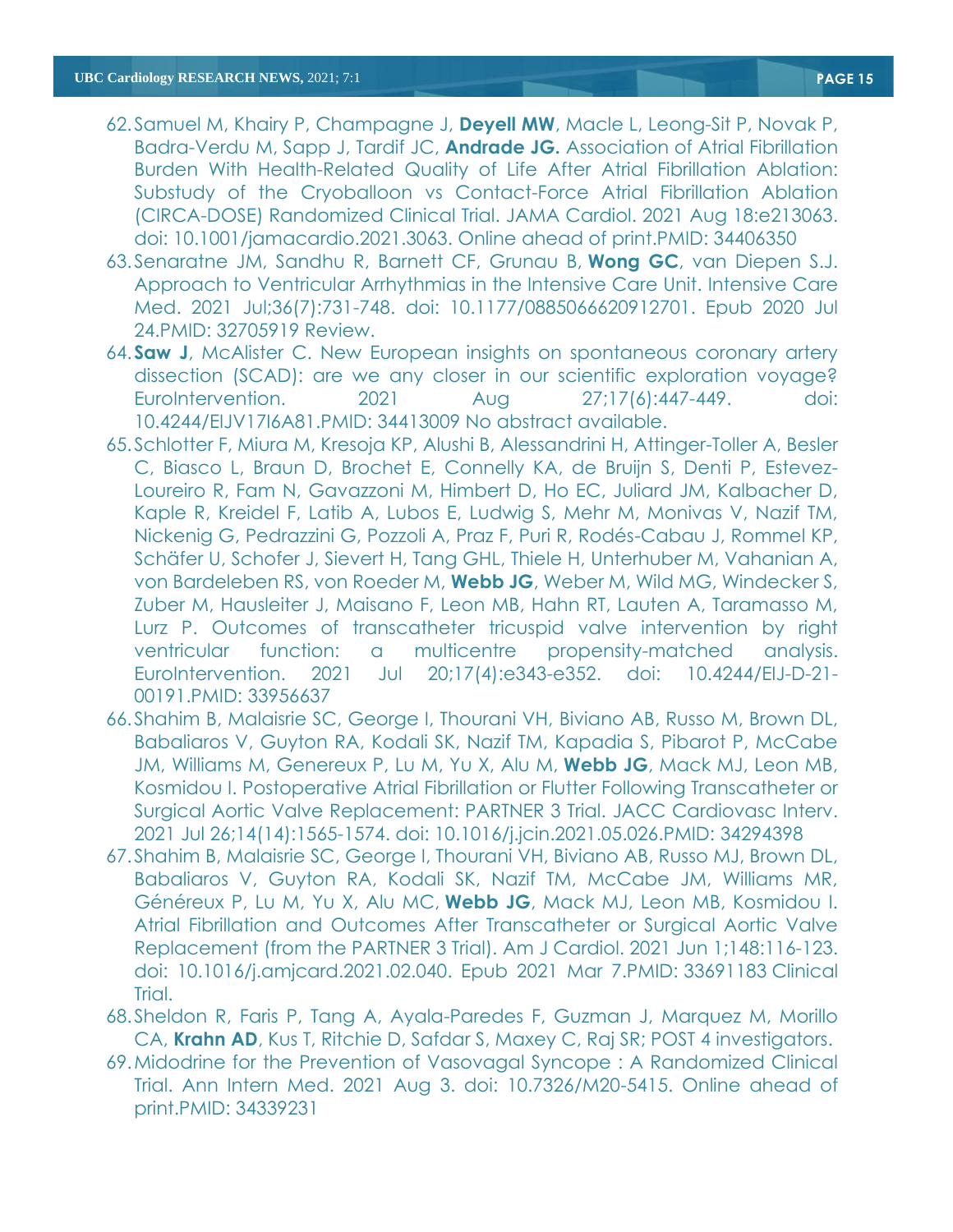- 70.Steinberg C, Champagne J, **Deyell MW**, Dubuc M, Leong-Sit P, Calkins H, Sterns L, Badra-Verdu M, Sapp J, Macle L, Khairy P, **Andrade JG**. [Prevalence and](https://pubmed.ncbi.nlm.nih.gov/34126269/)  [outcome of early recurrence of atrial tachyarrhythmias in the Cryoballoon vs](https://pubmed.ncbi.nlm.nih.gov/34126269/)  [Irrigated Radiofrequency Catheter Ablation \(CIRCA-DOSE\) study.](https://pubmed.ncbi.nlm.nih.gov/34126269/) CIRCA-DOSE Study Investigators.Heart Rhythm. 2021 Sep;18(9):1463-1470. doi: 10.1016/j.hrthm.2021.06.1172. Epub 2021 Jun 12.PMID: 34126269
- 71.Steinberg C, Davies B, Mellor G, Tadros R, Laksman ZW, Roberts JD, Green M, Alqarawi W, Angaran P, Healey J, **Sanatani S**, Leather R, Seifer C, Fournier A, Duff H, Gardner M, McIntyre C, Hamilton R, Simpson CS, **Krahn AD.** [Short](https://pubmed.ncbi.nlm.nih.gov/34010395/)[coupled ventricular fibrillation represents a distinct phenotype among latent](https://pubmed.ncbi.nlm.nih.gov/34010395/)  [causes of unexplained cardiac arrest: a report from the CASPER registry.](https://pubmed.ncbi.nlm.nih.gov/34010395/) Eur Heart J. 2021 Jul 31;42(29):2827-2838. doi: 10.1093/eurheartj/ehab275.PMID: 34010395
- 72.Stiell IG, de Wit K, Scheuermeyer FX, Vadeboncoeur A, Angaran P, Eagles D, Graham ID, Atzema CL, Archambault PM, Tebbenham T, McRae AD, Cheung WJ, Parkash R, **Deyell MW**, Baril G, Mann R, Sahsi R, Upadhye S, Brown E, Brinkhurst J, Chabot C, Skanes A. [2021 CAEP Acute Atrial Fibrillation/Flutter Best](https://pubmed.ncbi.nlm.nih.gov/34383280/)  [Practices Checklist.](https://pubmed.ncbi.nlm.nih.gov/34383280/) CJEM. 2021 Aug 12. doi: 10.1007/s43678-021-00167-y. Online ahead of print.PMID: 34383280 Review.
- 73.Szerlip M, Spargias KS, Makkar R, Kar S, Kipperman RM, O'Neill WW, Ng MKC, Smith RL, Fam NP, Rinaldi MJ, Raffel OC, Walters DL, Levisay J, Montorfano M, Latib A, Carroll JD, Nickenig G, Windecker S, Marcoff L, Cohen GN, Schäfer U, **Webb JG**, Lim DS. [2-Year Outcomes for Transcatheter Repair in Patients With](https://pubmed.ncbi.nlm.nih.gov/34020928/)  [Mitral Regurgitation From the CLASP Study.](https://pubmed.ncbi.nlm.nih.gov/34020928/) JACC Cardiovasc Interv. 2021 Jul 26;14(14):1538-1548. doi: 10.1016/j.jcin.2021.04.001. Epub 2021 May 18.PMID: 34020928
- 74. Tang JKK, **Andrade JG**, **Hawkins NM**, **Laksman ZW**, **Krahn AD**, **Bennett MT,** Heilbron B, Chakrabarti S, Yeung-Lai-Wah JA, **Deyell MW**. [Effectiveness of](https://pubmed.ncbi.nlm.nih.gov/34216056/)  [medical therapy for treatment of idiopathic frequent premature ventricular](https://pubmed.ncbi.nlm.nih.gov/34216056/)  [complexes.](https://pubmed.ncbi.nlm.nih.gov/34216056/) J Cardiovasc Electrophysiol. 2021 Aug;32(8):2246-2253. doi: 10.1111/jce.15150. Epub 2021 Jul 7.PMID: 34216056
- 75. Thibert MJ, **Fordyce CB, Cairns JA**, Turgeon RD, Mackay M, Lee T, Tocher W, Singer J, Perry-Arnesen M, **Wong GC**. [Access-Site vs Non-Access-Site Major](https://pubmed.ncbi.nlm.nih.gov/34401693/)  [Bleeding and In-Hospital Outcomes Among STEMI Patients Receiving Primary](https://pubmed.ncbi.nlm.nih.gov/34401693/)  [PCI.](https://pubmed.ncbi.nlm.nih.gov/34401693/) CJC Open. 2021 Feb 16;3(7):864-871. doi: 10.1016/j.cjco.2021.02.009. eCollection 2021 Jul.PMID: 34401693
- 76.Vogel B, Acevedo M, Appelman Y, Bairey Merz CN, Chieffo A, Figtree GA, Guerrero M, Kunadian V, Lam CSP, Maas AHEM, Mihailidou AS, Olszanecka A, Poole JE, Saldarriaga C, **Saw J**, Zühlke L, Mehran R. [The Lancet women and](https://pubmed.ncbi.nlm.nih.gov/34010613/)  [cardiovascular disease Commission: reducing the global burden by 2030.](https://pubmed.ncbi.nlm.nih.gov/34010613/) Lancet. 2021 Jun 19;397(10292):2385-2438. doi: 10.1016/S0140-6736(21)00684-X. Epub 2021 May 16.PMID: 34010613 Review.